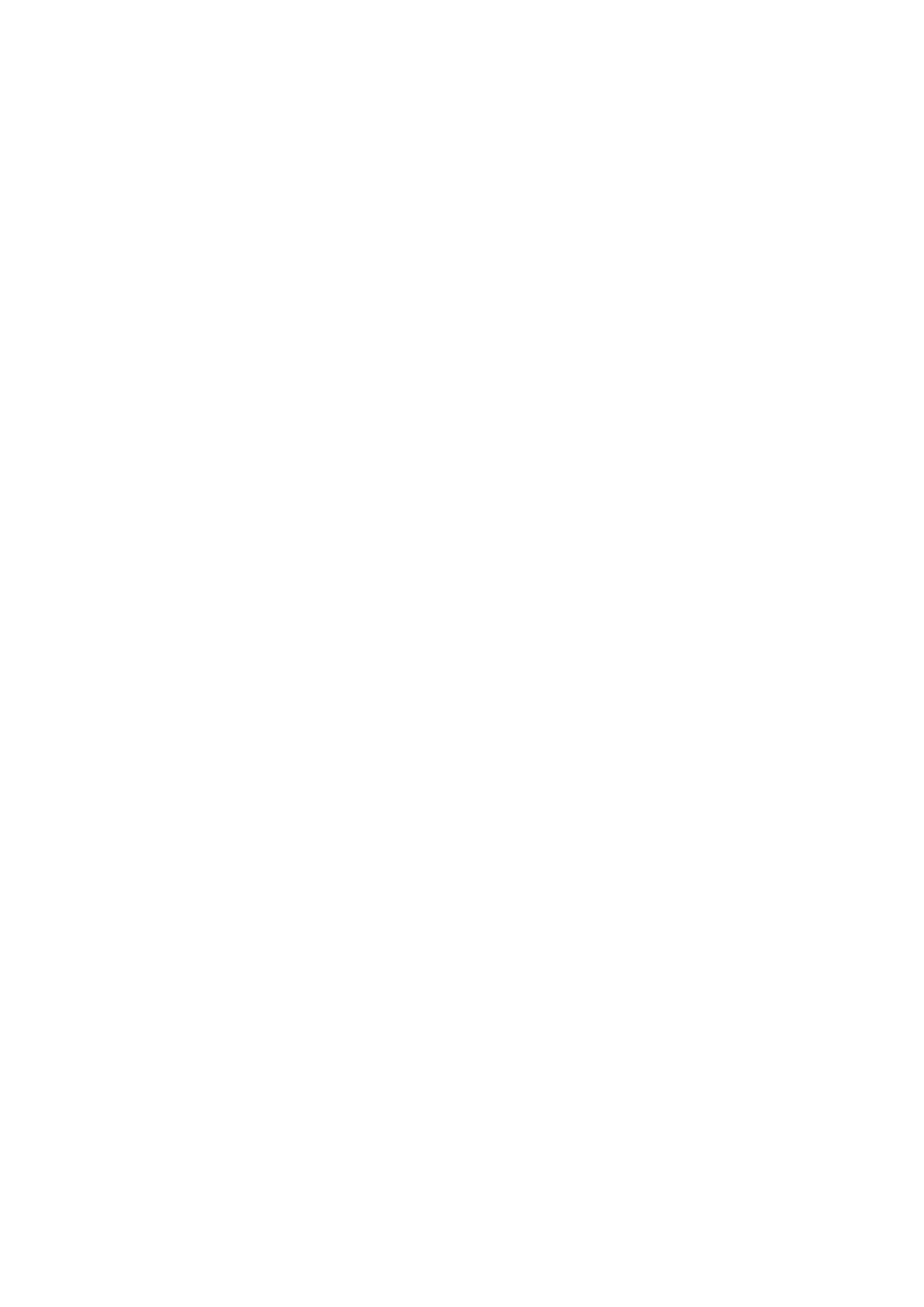# Frontier Justice in the Novels of James Fenimore Cooper and Cormac McCarthy

By

Daniel Davis Wood

Cambridge **Scholars** Publishing

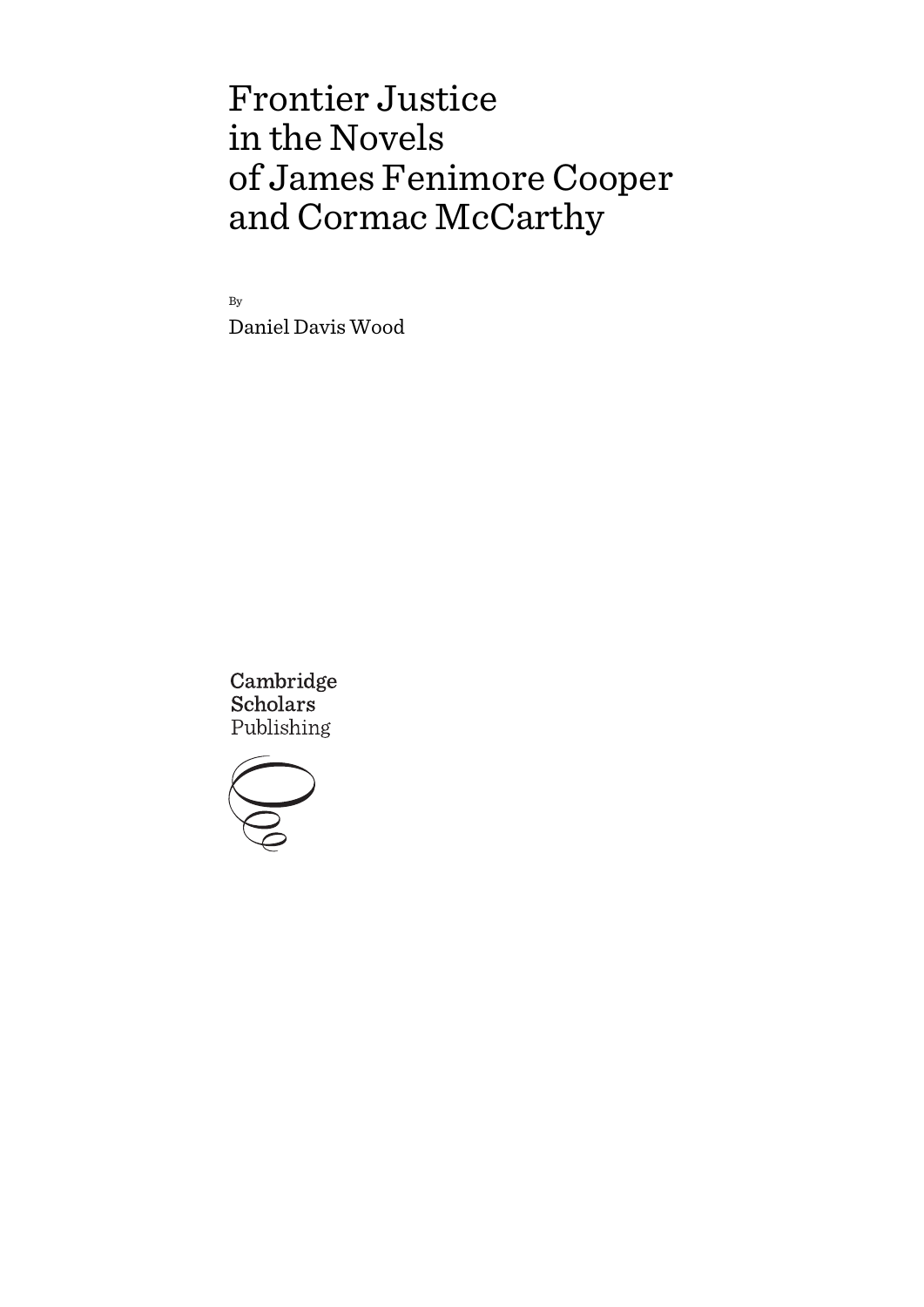Frontier Justice in the Novels of James Fenimore Cooper and Cormac McCarthy

By Daniel Davis Wood

This book first published 2016

Cambridge Scholars Publishing

Lady Stephenson Library, Newcastle upon Tyne, NE6 2PA, UK

British Library Cataloguing in Publication Data A catalogue record for this book is available from the British Library

Copyright © 2016 by Daniel Davis Wood

All rights for this book reserved. No part of this book may be reproduced, stored in a retrieval system, or transmitted, in any form or by any means, electronic, mechanical, photocopying, recording or otherwise, without the prior permission of the copyright owner.

ISBN (10): 1-4438-9018-9 ISBN (13): 978-1-4438-9018-2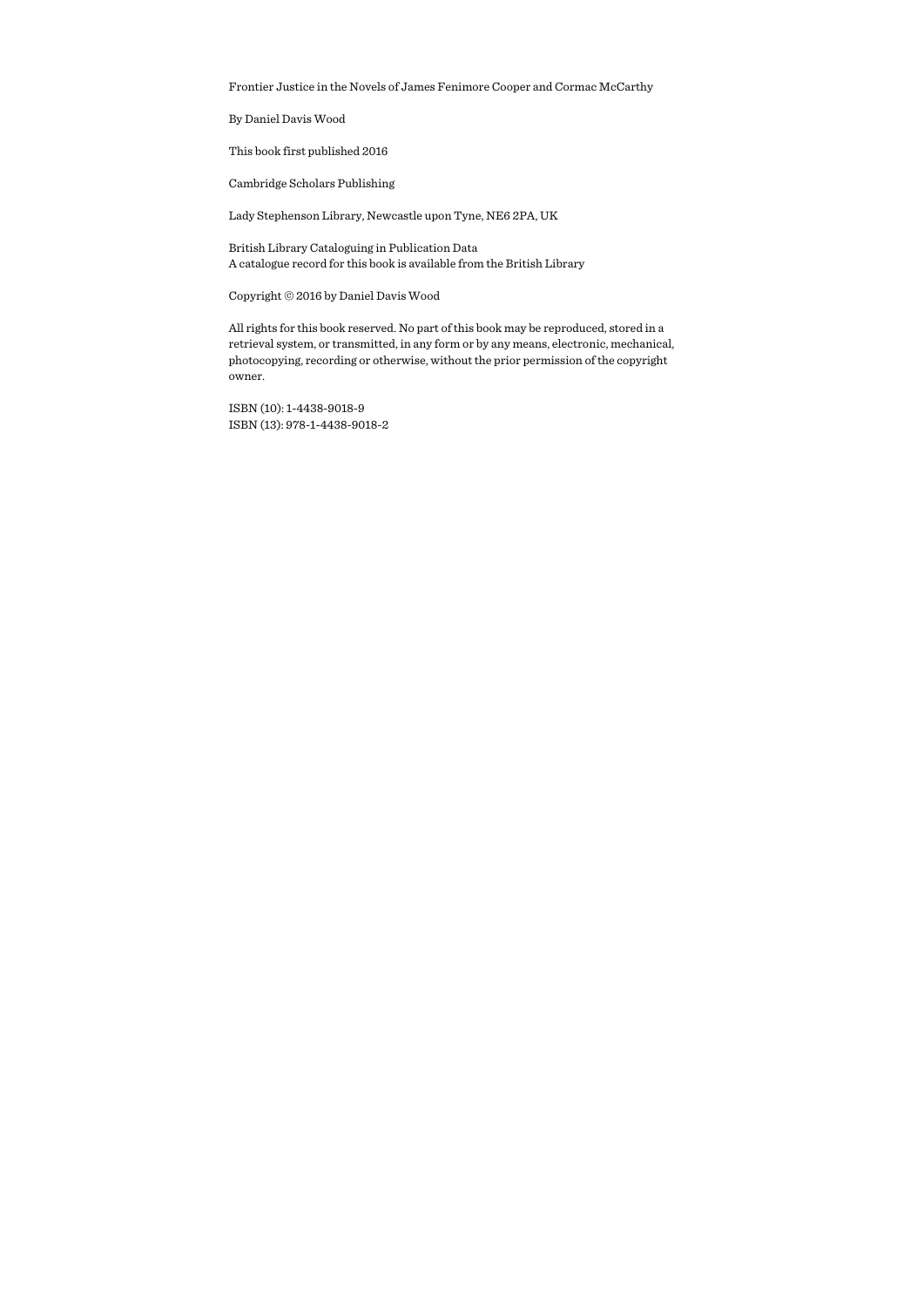## TABLE OF CONTENTS

| Towards the Ethic of Frontier Justice                   |  |
|---------------------------------------------------------|--|
| From Spectacular Fanaticism to Indiscriminate Brutality |  |
| The Frontiersman Awakens, 1820-1826                     |  |
| The Frontiersman Relapses, 1839-1841                    |  |
|                                                         |  |
|                                                         |  |
| The Survival of the Ethic of Frontier Justice           |  |
| Looking Ahead, Glancing Back                            |  |
| The Same Authority as God, No Requirements Upon It      |  |
| A Jurisprudential Affinity, an Aesthetic Distinction    |  |
|                                                         |  |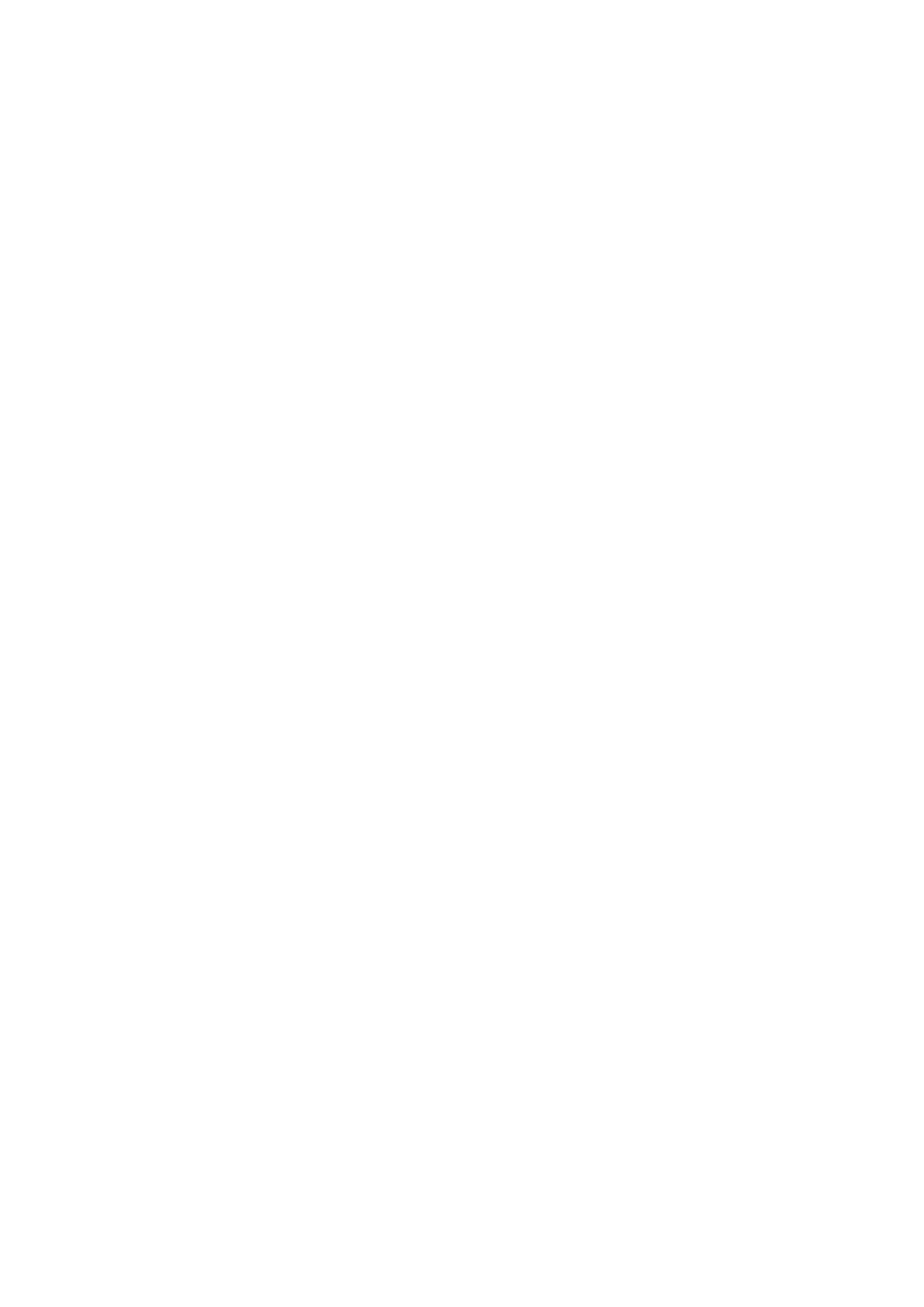### ACKNOWLEDGEMENTS

I am indebted to a number of people and organisations for the opportunity to write this book. First and foremost, my thanks go to Associate Professor Anne Maxwell of the University of Melbourne. She contributed an immense amount of time to assessing work-in-progress, offering valuable advice and tireless support throughout the drafting process, and I am grateful for her many suggestions for improvement. I'm also grateful for the feedback of Ken Gelder and the members of the American Literature Reading Group at the University of Melbourne. In addition, I would like to thank the various research institutions that granted me access to rare materials which proved vital to the completion of this book. Parts of chapters two and five required access to the impressive dime-novel acquisitions of the New York Public Library; the Library of Congress in Washington, DC; and, most notably, the Albert Johannsen Collection at Northern Illinois University in DeKalb, Illinois. Parts of chapters three and four were made possible thanks to the support of the New York State Historical Association Research Library in Cooperstown, New York. Thanks also to the Popular Culture Association of Australia and New Zealand (PopCAANZ) for allowing me to present parts of chapter five as a work-in-progress at the inaugural PopCAANZ Conference in July 2010; to the University of Sydney's United States Studies Centre (USSC) for allowing me to present parts of chapter two at the USSC American History Seminar in November 2010; to the James Fenimore Cooper Society at the State University of New York, Oneonta, for allowing me to present parts of chapter four at the 18th International James Fenimore Cooper Conference in July 2011; and to the Cormac McCarthy Society for allowing me to present parts of chapters six and seven at the 'Borders and Landscapes' conference hosted by the Writing and Society Research Centre at Western Sydney University in July 2014.

Finally, I am eternally, inexpressibly grateful to my wife, Marnie, for the unwavering moral support and encouragement she gave me as I put together this book — draft after draft, revision after revision, even as papers and print-outs steadily swallowed our house — without which the pages that follow from here simply would not exist.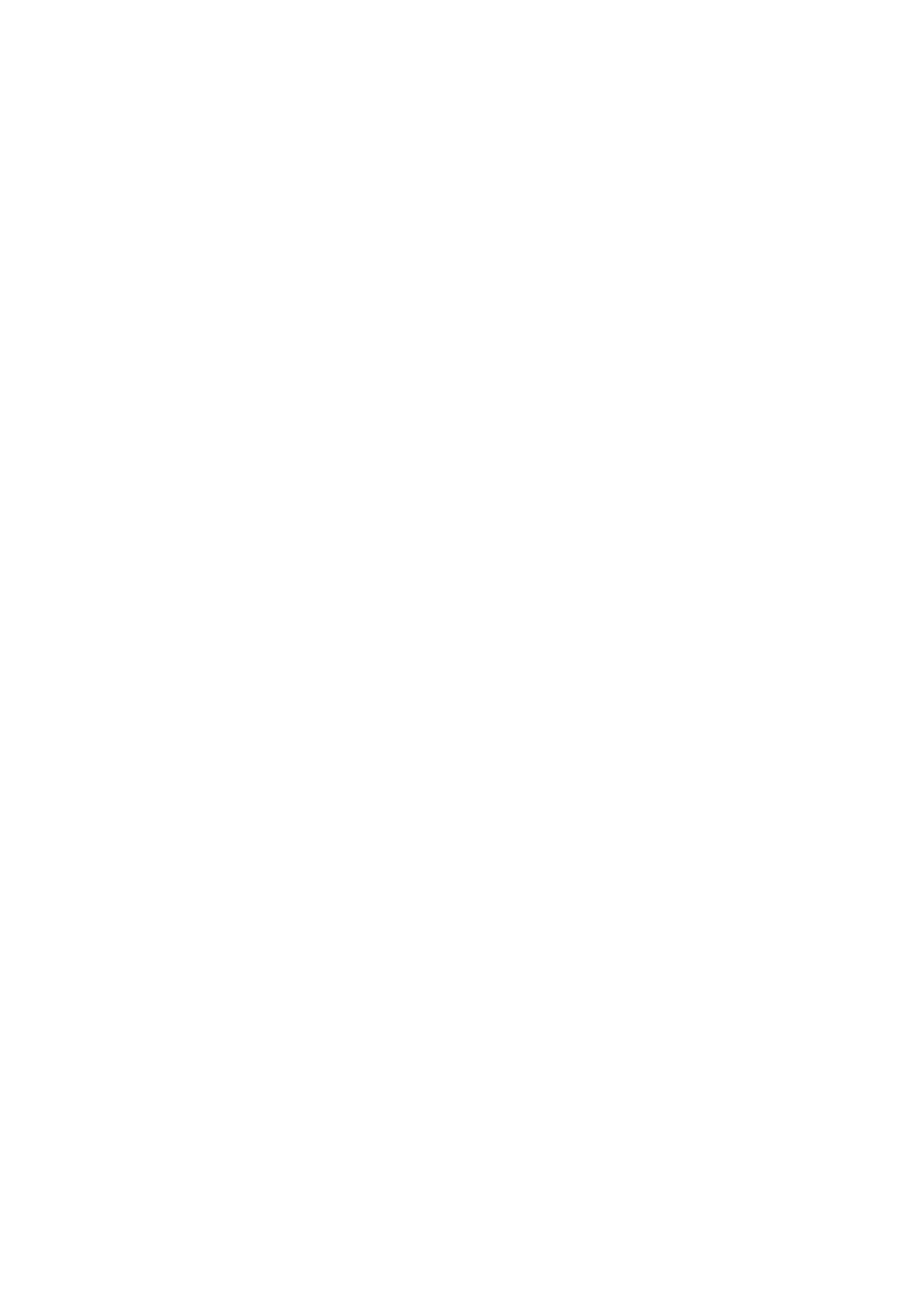## **INTRODUCTION**

On July 4, 1776, when they sought to "dissolve the political bands which have connected [us] with another," the signatories to the Declaration of Independence attributed the dissolution to the misconduct of King George III. They accused the King of afflicting them with "repeated injuries and usurpations, all having in direct object the establishment of an absolute Tyranny over these States," and they listed twenty-four specific grievances with which to justify their accusation. Two of those grievances are especially notable for being apparently antithetical even though they were framed as complementary components of the British attempt to quash the nascent American Revolution. The King, it was said, had "obstructed the Administration of Justice, by refusing his Assent to Laws for establishing Judiciary powers," and had "endeavoured to bring on the inhabitants of [the colonial] frontiers, the merciless Indian Savages, whose known rule of warfare, is an undistinguished destruction of all ages, sexes and conditions."

On the face of it, there is little similarity between the Indians who fought for the King in the forests of the frontier and the colonial judges who enforced the King's orders from the comfort of their chambers.<sup>1</sup> For the Revolutionaries, however, these two distinct antagonists were comparable insofar as they dually acted against the denizens of the colonies *en bloc* with no discernible effort to respect the particularities of individual actions and lives. While the Indians had been incited to engage in the "undistinguished" slaughter of frontier colonists, the judges had "eliminated trial by jury" (Wood 41-42) and spent eighteen months enforcing the so-called Coercive Acts which indiscriminately compelled

<sup>&</sup>lt;sup>1</sup> I use the term 'Indians' rather than 'Native Americans' throughout this book, and I have two reasons for doing so. Firstly, I only ever refer to the indigenous peoples of the mainland United States, but, as currently used by the federal government, the term 'Native American' encompasses *all* indigenous peoples on American sovereign territory, including Hawaiians and Native Alaskans. Secondly, according to a survey conducted by the United States Census Bureau in 1995, 'Indian' is the term preferred by a significant plurality of indigenous Americans. Offering the most recent available data on the terminological preferences of indigenous Americans and the largest sample size of any similar survey, 49.76% of respondents were found to prefer the term 'Indian' over 'Native American' while 37.35% preferred the latter (see Tucker, Kojetin, and Harrison, Table 4).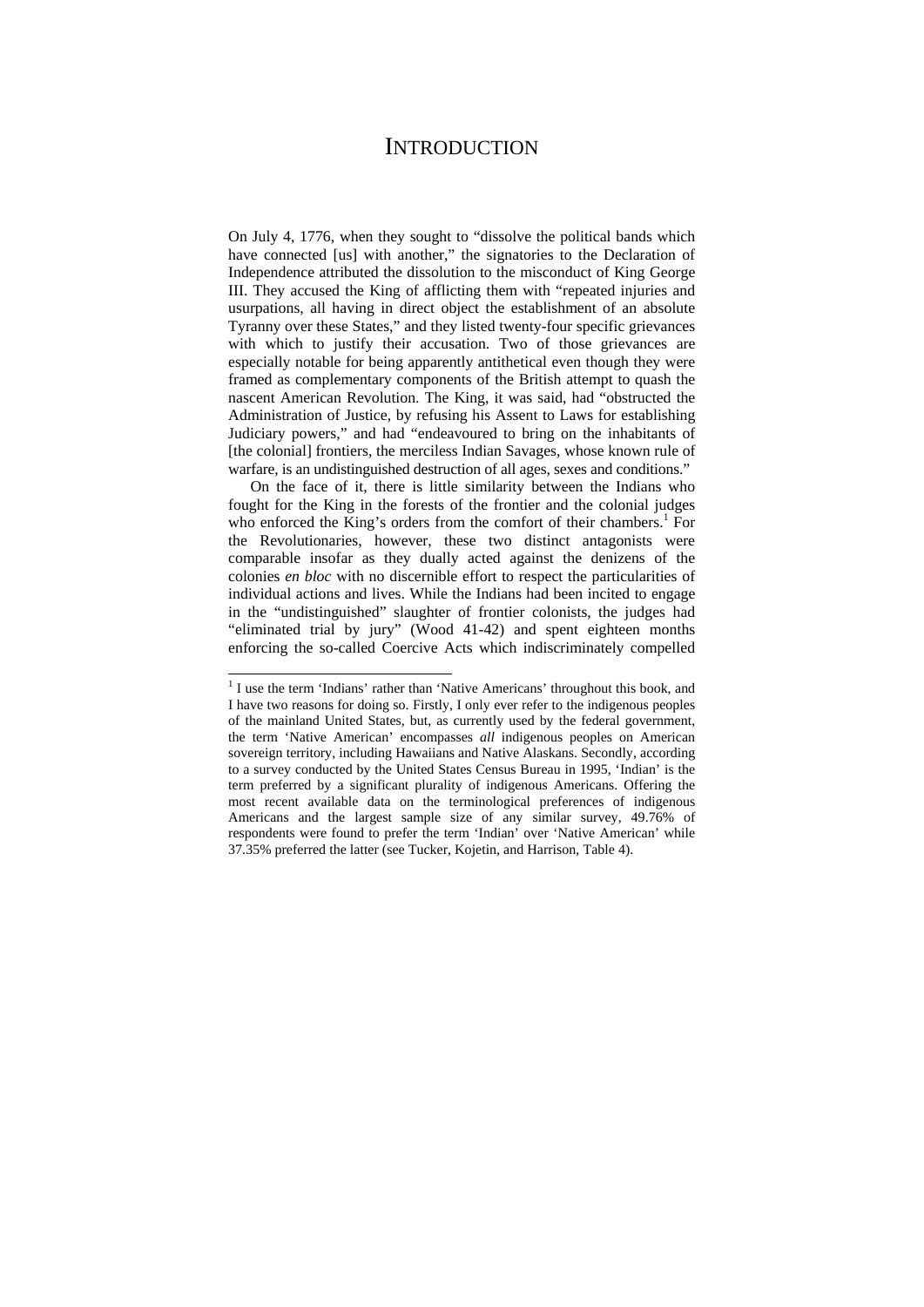#### 2 Introduction

all colonists to submit to the King. Although far less violent than the Indians, the judges pardoned the violence of British military forces and were deaf to the colonists' complaints and appeals for redress. In effect, they systematised a jurisprudential ethic as prejudicial, inflexible, and irreproachable — as hostile to nuance and petition — as that of the warriors on the frontier. Twelve years later, when the victorious Revolutionaries set about replacing monarchical rule with a form of republican government, they attempted to invest the Constitution of the United States with a systemic bias against this sort of ethic. To "establish Justice [and] insure domestic Tranquility" (Preamble), they created a system in which the administration of justice fell to an independent, consultative, collaborative, and deliberative judiciary (see Articles III and VI).

Where the frontier has served as a narrative setting in works of American fiction, one of its distinguishing features has been its representation as a locale that exists beyond the reach of the justice system and thus in tension with the jurisprudential principles on which the system was founded. In early frontier novels, like Robert Montgomery Bird's *Nick of the Woods* (1837) and Emerson Bennett's *The Forest Rose* (1850), frontier settlers are able to administer justice in whatever sense they may conceive of it because they dwell in the absence of the institutional authorities who would operate in accordance with the principles and processes of the system.<sup>2</sup> In later novels like Owen Wister's *The Virginian* (1902) and Zane Grey's *Riders of the Purple Sage* (1912), frontier settlers in the presence of such authorities nevertheless administer justice when the very lawlessness of the frontier overwhelms the ability of authorities to establish a system through which to administer justice.<sup>3</sup> In comparatively recent novels like E.L. Doctorow's *Welcome to Hard Times* (1960) and Charles Portis' *True Grit* (1968), frontier settlers who administer justice end up *becoming* institutional authorities when their actions bring them into conflict with others who would prefer the anarchy of a settlement area

 $2$  Bird's novel follows a frontiersman through the Kentucky forests as he seeks to avenge his murdered family by slaughtering scores of Indians with impunity. In Bennett's novel, blood is shed for similar reasons by a *posse* of frontiersmen in Ohio who likewise slaughter their enemies with impunity. 3

<sup>&</sup>lt;sup>3</sup> Wister's novel follows a gunslinger who befriends a judge on the Wyoming frontier but dispenses extrajudicial justice to make up for the judge's inability to administer justice throughout his jurisdiction. In Grey's novel, an anti-Mormon gunslinger finds himself pursued by a *posse* whose structure is anchored in the Mormon Church, and he persecutes his enemies by exploiting minor divisions in the alliances through which they administer justice.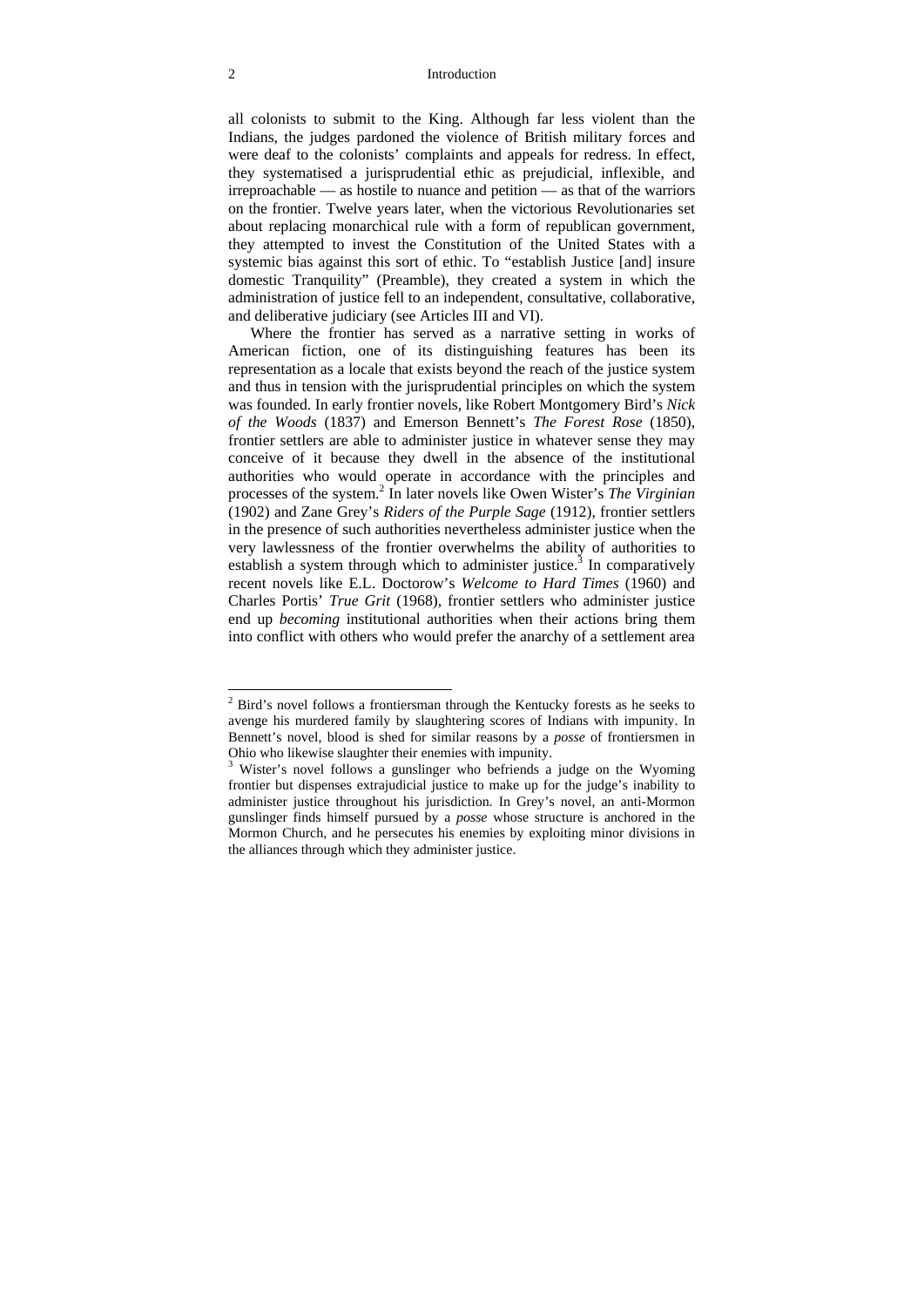#### Frontier Justice 3

without a justice system.<sup>4</sup> Typically, then, as frontier fiction represents a locale beyond the reach of the justice system, it thereby portrays the administration of 'frontier justice' as an expedient alternative to justice administered systematically. And insofar as an individual work of frontier fiction portrays either the success or the failure of the system and places a positive or a negative gloss on that portrayal, it issues an implicit verdict on the acceptability of frontier justice. Frontier justice is either superior or inferior to systematic justice as a matter of principle, or it is superior in certain circumstances, or it is too complex to be definitively categorised either way.

What is less typical is for a work of frontier fiction to issue an initial verdict and then elaborate on it, qualify it, revise or reverse it, or complicate and even contradict it. It is less typical, in other words, for such a work to treat the justice system *as* a system and to register its scale and import — to recognise it as a vast, nationwide institution arising from a particular historical context, founded on particular principles, structured to achieve particular ends, and so multifaceted and all-encompassing that any serious challenge to its principles or its structure promises logical ramifications for the system as a whole and thus for everyone under its jurisdiction. Perhaps this is less typical because individual works of fiction are structurally too self-contained to treat the system in this way. With a structural capacity for elaboration, however, a *series* of works, each volume of which impinges on the others, is more capable of beginning with a localised representation of the administration of frontier justice and incrementally expanding it into a panorama of greater scope, detail, intricacy, and multivalency. Although rare, these sorts of series are not unheard of. Among the most highly regarded are Larry McMurtry's *Lonesome Dove* quartet, set on the Texas frontier in the late nineteenth century, and Peter Matthiessen's *Watson* trilogy, set on the Florida frontier at the turn of the twentieth century.<sup>5</sup> Among the more complex, given how they have respectively influenced and subverted the conventions of

<sup>4</sup> Doctorow's novel follows one survivor of a brutal attack on a frontier settlement as he gradually but hesitantly becomes the mayor of a fledgling community. In Portis' novel, a ragged, drunken frontiersman becomes a federal marshal who agrees to pursue a fugitive through the frontier forests of the Indian Territory.

<sup>5</sup> McMurtry's quartet consists of *Lonesome Dove* (1985), *Streets of Laredo* (1993), *Dead Man's Walk* (1995), and *Comanche Moon* (1997). The first volume won the Pulitzer Prize in 1985. Matthiessen's trilogy consists of *Killing Mr. Watson* (1990), *Lost Man's River* (1997), and *Bone by Bone* (1999). After he completed it, Matthiessen spent a decade distilling it into a single novel, *Shadow Country* (2008), which won the National Book Award in 2008.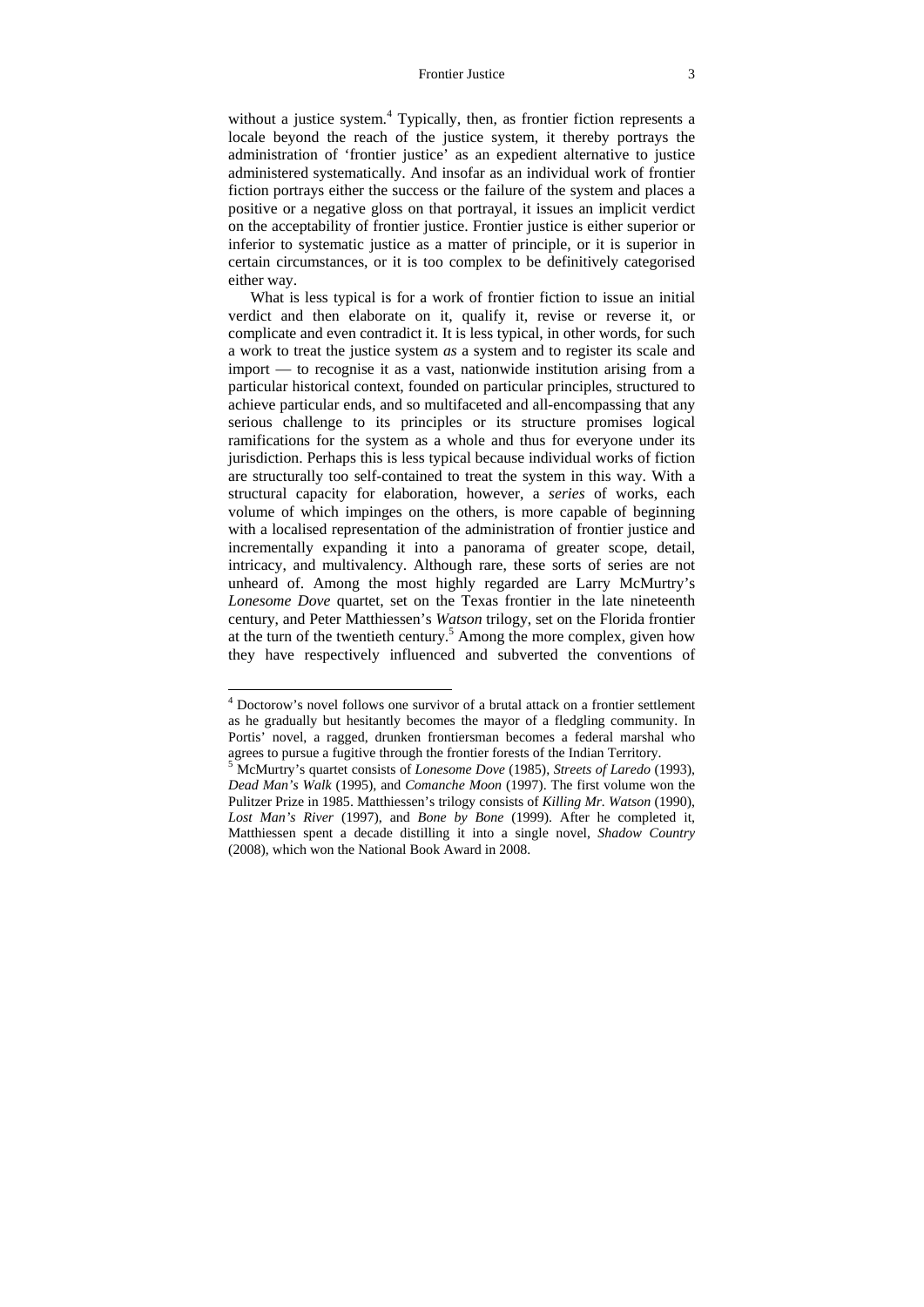frontier fiction, are James Fenimore Cooper's *Leatherstocking Tales* (1823-1841) and Cormac McCarthy's series of Southwestern novels (1985-2005).

Admittedly, aside from both consisting of five novels set on the frontier and written over roughly twenty years, these last two series do not at first appear to lend themselves to further comparison. Cooper's series is set in the forests and on the plains of the frontier of the late eighteenth and early nineteenth centuries. McCarthy's series opens on the Texas frontier of the mid-nineteenth century, crosses and recrosses the Mexican border, and ends in the urban centres of the twenty-first century West. Cooper's series focuses on a single frontiersman at several stages in his long life. McCarthy's series focuses first on a band of frontiersmen and then on successive generations of characters who traverse the old frontier territories. Cooper's series is so achronological that it concludes at a point several decades before its opening events occur. McCarthy's series is achronological at intervals but is predominantly linear and concludes one hundred and fifty years after it opens. Cooper's series is quite stylistically consistent, maintaining throughout its several volumes the voice of the third-person omniscient narrator usually found in early nineteenth century fiction. McCarthy's series is stylistically varied, shifting from the baroque syntax of High Modernism to a neo-Romantic lyricism to the clipped and laconic prose of the hardboiled crime genre. And whereas Cooper finished writing his series twenty years before the peak period of the actual settlement of the frontier, McCarthy began writing his series almost a century after the frontier had been declared closed.

Recently, however, some critics have begun to sense a closer affinity between these two series. I say 'sense' rather than 'articulate' because the affinity invariably receives passing acknowledgement without much further attention. Robert Jarrett and John Cant have conducted the two closest analyses, albeit each no longer than a page. Jarrett notes that the first book in McCarthy's series recurrently adopts the dominant imagery of the third book in Cooper's series, the image of a Western landscape drenched in the red light of the setting sun (67). Cant identifies McCarthy's adoption of more specific imagery, the representation of a bloodthirsty frontiersman in terms that recall Cooper's frontiersman and that thereby suggest a kinship between the two (*Myth* 167). Other critics have likewise read McCarthy's frontiersman as a figure akin to Cooper's frontiersman (Spurgeon, 'Sacred Hunter' 83), or they have hailed Cooper as the father of McCarthy's sort of frontier fiction (see Tatum 86; Busby 233; Owens 66) and noted similarities between Cooper's frontiersman and characters in McCarthy's other novels (see Guillemin, *Pastoral Vision* 39;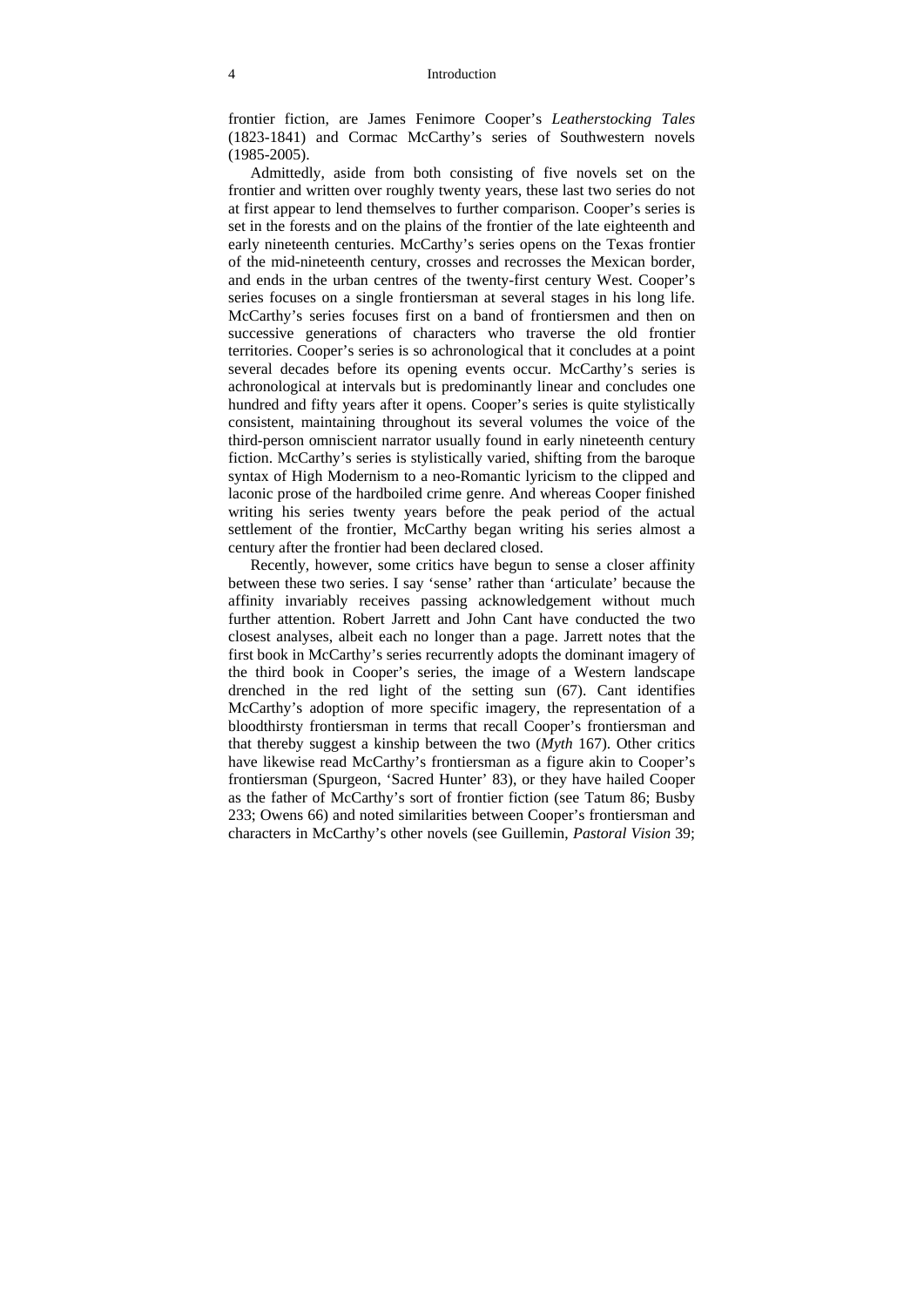#### Frontier Justice 5

Luce, *Reading the World* 47; Ragan 23). As Thomas Pughe puts it, the sense is that "[t]here exists a superficial generic link between Cooper's and McCarthy's novels... the former being [McCarthy's] ancestors, the latter [being Cooper's] prodigal descendant[s]" (372). At present, then, the prevailing view amongst critics is that McCarthy writes in response to the contemporary continuation of something set in motion by Cooper.

That 'something,' more often than not, is the mythologisation of the frontier: the use of rhetoric to celebrate what the American Revolutionaries saw as a region of terror and to refashion it into a beautiful, venerable, and potentially ennobling space of settlement. This mythologisation reached critical mass when the then-unknown historian Frederick Jackson Turner presented his landmark Frontier Thesis at the Chicago World's Fair in 1893 ('Significance' 1-38). Three years earlier, the U.S. Census Bureau had reported that the territories of the American West had accrued a population density sufficient to have eroded the frontier (Porter, Gannett, and Hunt xxxiv). In response, Turner contended that the survival of the "American character" was now at risk because for generations the frontier had been the force that defined it:

The frontier is the most rapid and effective line of Americanization. The wilderness masters the colonist. It finds him a European in dress, industries, tools, modes of travel, and thought. ... In short, at the frontier the environment is at first too strong for the man. He must accept the conditions which it furnishes, or perish. Little by little he transforms the wilderness, but the outcome is not the old Europe. ... [H]ere is a new product that is American. (4)

As a result, according to Turner, frontier settlers developed characteristics which were then somehow bequeathed to the broader body politic.<sup>6</sup> These characteristics included:

That coarseness and strength combined with acuteness and inquisitiveness; that practical, inventive turn of mind, quick to find expedients; that masterful grasp of material things, lacking in the artistic but powerful to

<sup>&</sup>lt;sup>6</sup> This aspect of Turner's argument is vague, but the suggestion seems to be that frontier settlement entailed the reciprocal transformation of settlers and the areas they settled. As the frontier resisted settlement efforts, settlers were compelled to develop personal qualities they would not have developed had they sought to reside elsewhere; and as those qualities enabled them to overcome the frontier, they inscribed the qualities into their habitations to be imbibed by people of future generations who would later inhabit their settled areas (see 'Significance' 4).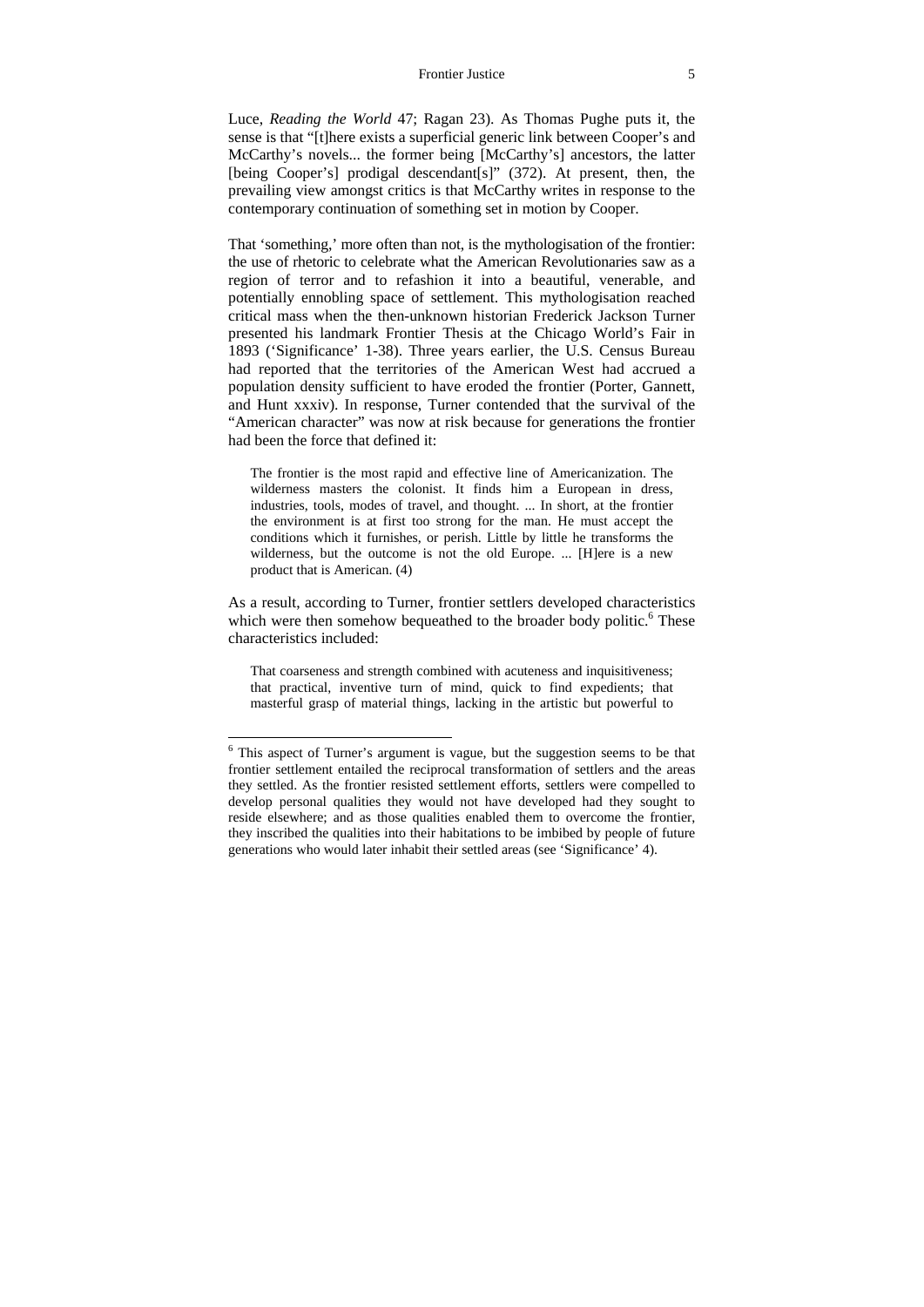effect great ends; that restless, nervous energy; that dominant individualism, working for good and for evil; and withal that buoyancy and exuberance which comes with freedom. (37)

As later historians have since pointed out, Turner's argument is riddled with problems. It denies the diversity of frontier settlers who arrived from different places and possessed different cultural backgrounds and developed different characteristics as they strove to maintain their customary lifestyles (Pearce 105-112). It does not acknowledge that settlers belonging to ethnic minority groups generally endured more severe geographic isolation than those of Anglo-European descent (Lamar 5-25). It says nothing about female settlers (Armitage 381-395) or about settlers whose misfortunes forced them to abandon their settlements (Anderson and Hill, *Not So Wild* 170-172). It disregards governmental and corporate expansions as sources of influence on the land available for settlement (Wright Jr. 349-365). It "overlook[s] or ignore[s]" the possibility that frontier settlers might have developed "other and less desirable traits," and, crucially, it fails to explain how exactly settlers "imposed th[eir new] traits upon the national character" (Putnam 393). Yet as Turner's fame ascended in the following years, he reiterated and expanded the scope of his argument without addressing its problems. Those efforts culminated in *The Frontier in American History* (1920), an anthology of thirteen previously published essays that celebrated the frontier as not only an ennobling force on frontier settlers but also the birthplace of liberty, democracy, individualism, and other high ideals of American rhetoric. With each of those essays, Turner rhetorically associated the frontier with the development of various unrelated or tangentially related political values and personal virtues, and thus subjected the frontier to sustained mythologisation. Thirty years after he lamented its closure, he effectively hastened its disappearance by draining it of its historical particularities and shrouding it in libertarian abstractions. Although he gestured towards substantiating his claims with empirical evidence by citing a range of reportage, legislation, and demographic data, his vocabulary was, as William Cronon writes, "more that of a poet than a logician" (158). Nevertheless, Cronon continues, Turner's academic authority allowed his Frontier Thesis to overcome its argumentative defects and accumulate such extraordinary cultural credibility that contemporary historians "have not yet figured out a way to escape Turner. ... However much we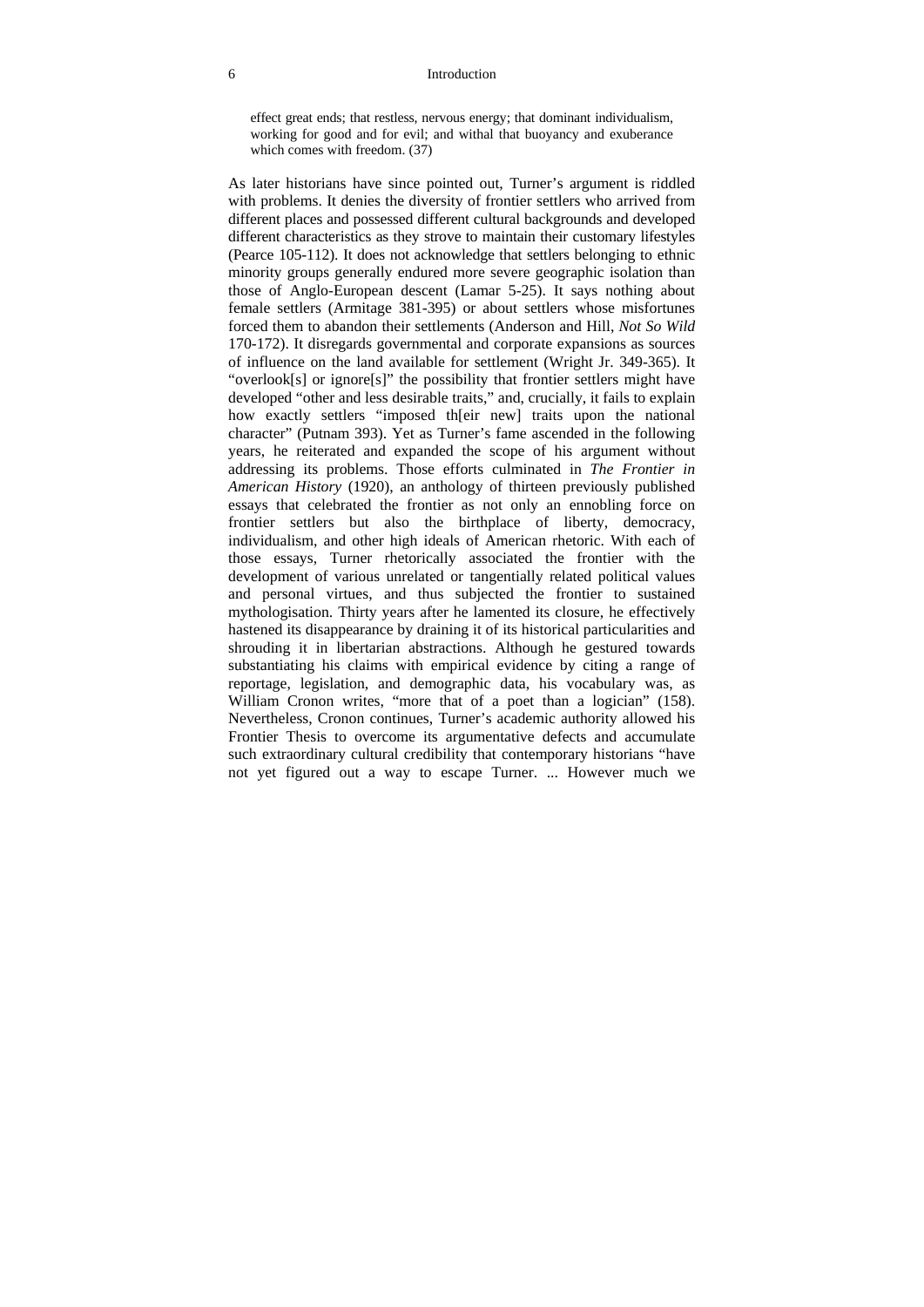understand his analytical shortcomings, we still turn to him for our rhetorical structure" (170).<sup>7</sup>

What are the origins of that rhetorical structure? In 1893, as Henry Nash Smith has shown, the originality of Turner's Frontier Thesis consisted less in the claims it made than in its use of the form of historical scholarship to "echo... ideas and attitudes already current" (4). Smith made that contention in *Virgin Land* (1950), his cultural history of the conceptualisation of the American West as a New Eden, a vast and unspoiled wilderness in which settlers could cast off their existing identities and reinvent themselves as they saw fit. Turner was, for Smith, among the first to deliberately advance this conceptualisation and to thereby mythologise the frontier (250-260), but he built on the work of others whose conceptual contributions had been made as components of some broader political or artistic effort. Among Turner's predecessors, Smith named Benjamin Franklin, St. Jean de Crèvecœur, and "a hundred others" (4),<sup>8</sup> including Thomas Jefferson, Daniel Boone, and, in particular, James Fenimore Cooper. Conceding that Cooper himself "display[ed] a genuine ambivalence" towards the values and virtues of frontier mythology (62), Smith suggested that Cooper's romanticisation of an aggressively self-reliant frontiersman provided the emerging frontier mythology with a vivid prototype of the sort of settlers that Turner would later valorise (59-70).

Throughout the 1950s and 1960s, Smith's argument elicited fitful responses from critics who approached the mythologisation of the frontier with increasing antipathy. In *The American Adam* (1955), R.W.B. Lewis extended Smith's argument to contend that the entire American literary canon was underpinned by the concept of the West as a site for the

 7 The Thesis began accumulating cultural credibility in 1896, when *The Atlantic Monthly* asked Turner to rearticulate it in a nationwide cover story (see Popper, *et al*. 96-98). Turner's academic authority, beginning with his appointment as Professor of History at the University of Wisconsin in 1884, culminated in his relocation to Harvard University in 1910 and his election as President of the American Historical Association that same year.

 $8$  Crèvecœur offered the first detailed conceptualisation of the frontier as a proving ground for the self-made American man (*Letters* 39-86), and his work found favour with Thomas Jefferson, his occasional correspondent, who echoed Crèvecœur's ideas in his own writings (see *Memoirs, Vol. 1* 291-293; *Memoirs, Vol. 2* 82-83, 353-354; *Notes* 175-177). Additionally, as William Cronon observes, Turner's early ideas about the frontier are deeply indebted to Ralph Waldo Emerson's 'American Scholar,' while Richard Slotkin notes that Turner's histories of frontier conquest are largely identical to those published years earlier by Theodore Roosevelt (*Gunfighter* 29-36).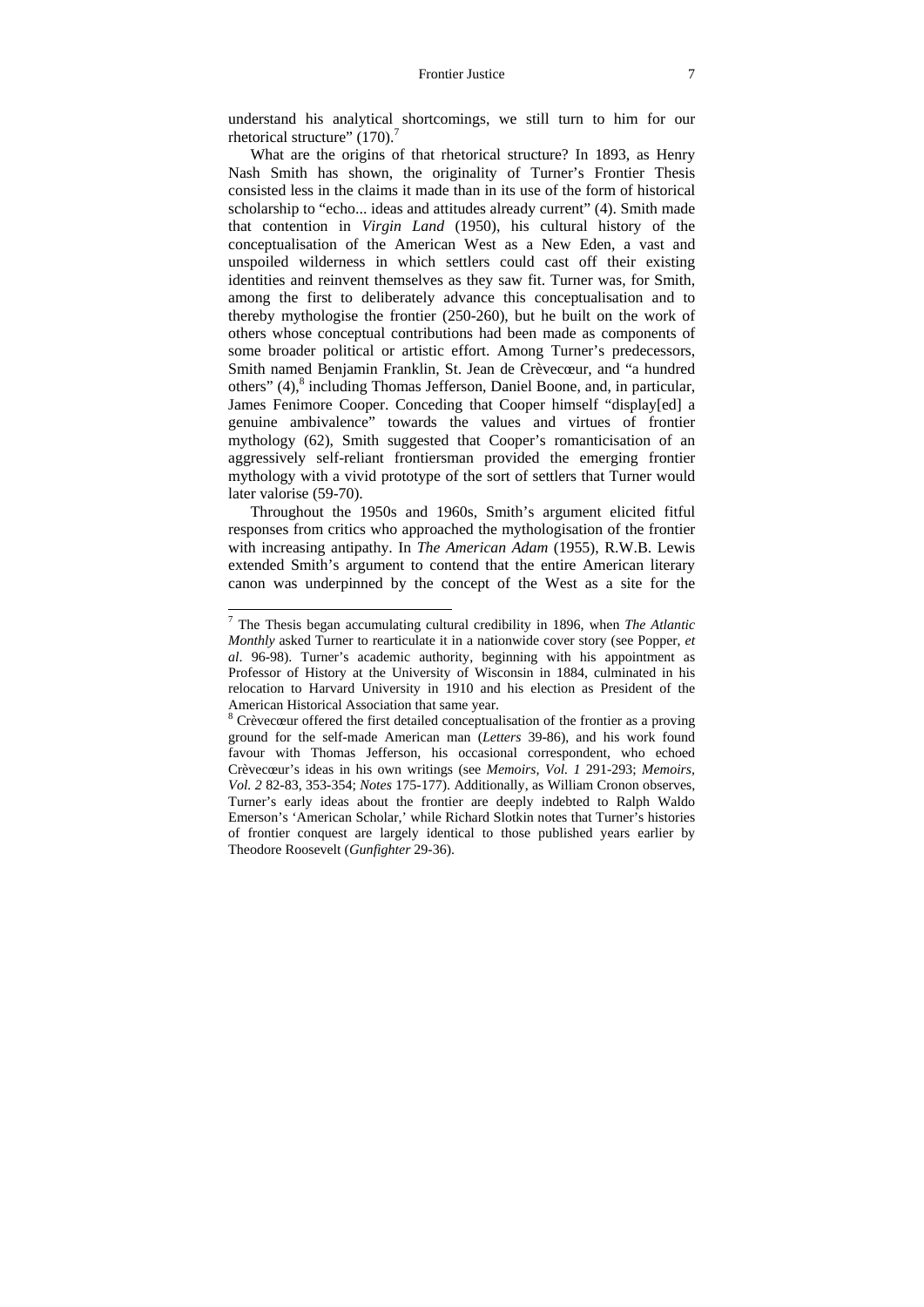#### 8 Introduction

reinvention of the self, and that even the most lauded writers of that time accepted and reinforced elements of frontier mythology.<sup>9</sup> In *The Return of the Vanishing American* (1968), Leslie Fiedler criticised the diminished presence of American Indians in the mythologisation of the frontier and in turn attempted to diminish the celebratory tone of Turner's Frontier Thesis with a reminder of that presence. Then, in *Regeneration Through Violence* (1973), Richard Slotkin opened a detailed, exhaustive analysis of frontier mythology from the colonial era through to the republican era and onward to its articulation by Turner and its subsequent popularisation in American literature and cinema. By the time he concluded his analysis, it spanned thousands of pages and two further volumes: *The Fatal Environment* (1985) and *Gunfighter Nation* (1992).

At present, Slotkin argues, the entire cultural mythology of the United States is founded on the myth of the frontier, "the conception of [the nation] as a wide-open land of unlimited opportunity for the strong, ambitious, self-reliant individual to thrust his way to the top" (*Regeneration* 5). But far from seeing this myth as an inspirational or otherwise productive force, Slotkin sees it as one too readily invoked by members of a political and economic elite who seek to dampen opposition to their interests by inculcating its radically individualistic value system amongst an unsuspecting populace. Insofar as that elite successfully appeals to the myth in order to rationalise the political and economic marginalisation of great swathes of the American body politic, the myth leaves the members of the body politic "blinded... to the consequences of the industrial and urban revolutions and to the need for social reform and a new concept of individual and communal welfare" (5). Slotkin therefore opposes the myth, and he examines "how [it] evolved and gained credence" in order to delegitimise it (5). "If we can understand where and how in history the rules of the game originated, what real human concerns and social relationships the rules conceal or distort, and what the historical consequences of playing the game have been," he writes, "we may be able to respond more intelligently the next time an infantry captain or a senator or a president invokes it" (*Fatal* 20).

For Slotkin, as for Smith, Cooper's *Leatherstocking Tales* contributed to the early mythologisation of the frontier before Turner intellectualised it. As the *Tales* became the bestsellers of their time, Slotkin argues, Cooper's "vision of the [frontiersman] became a figure in the popular imagination, to which all subsequent versions... had perforce to refer" (*Regeneration* 468). Given Slotkin's understanding of the relationship

 $9$  Among those named by Lewis as proponents of frontier mythology were F. Scott Fitzgerald, William Faulkner, Ralph Ellison, Saul Bellow, and J.D. Salinger.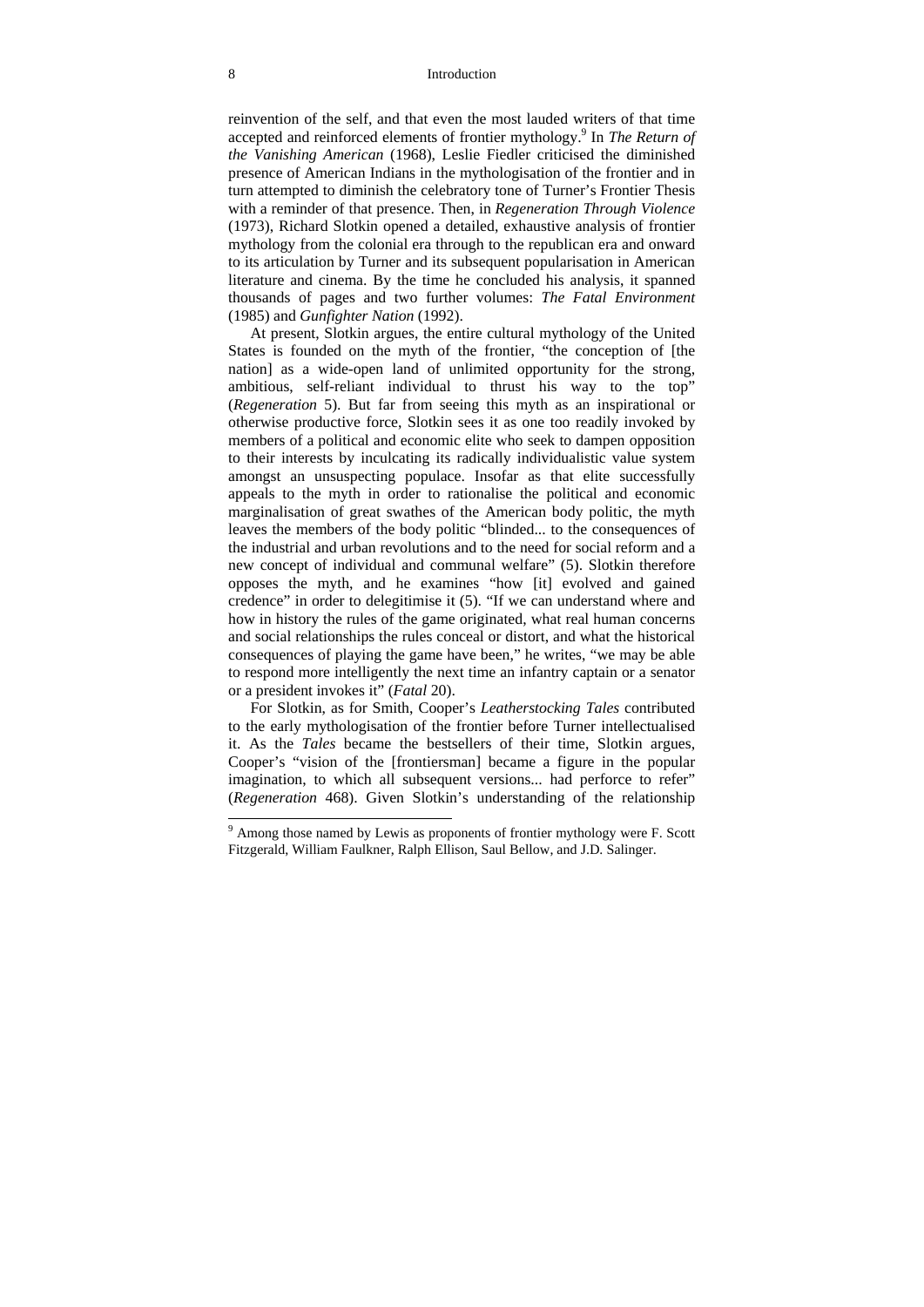#### Frontier Justice 9

between writers and readers, this view of the *Tales* is not a favourable one. He suggests that those who offer an artistic contribution to a particular culture possess a moral obligation to make the people of that culture aware of the myths that overshadow their daily lives. In any culture, he argues, the most important artistic works are those that most comprehensively deconstruct these myths, while the ongoing cultural presence of such myths testifies to "[t]he failure of writers and critics to recognize and deal with the real mythological heritage of their time"  $(4)$ .<sup>10</sup> From this perspective, Cooper amounts to a moral failure, despite the popularity of his *Leatherstocking Tales*, because he failed to oppose or halt the mythologisation of the frontier and because his contributions to it strongly influenced his successors. Extending the earlier mythological contributions of predecessors like John Filson and Charles Brockden Brown.<sup>11</sup> Cooper took the frontier myth to a readership so large that subsequent writers in pursuit of readers were drawn to follow his lead and thus to sustain the myth in American literature.

Via narratological and rhetorical analyses of hundreds of works of frontier fiction and non-fiction, Slotkin has assembled what now amounts to a vast history of the creation and perpetuation of the frontier myth. His method involves examining representations of the frontier which first depict frontier settlers as either the victors or victims of a conflict and which then offer rhetorical approval to their triumph or tragedy in order to endow them with mythic stature. By approaching so many of those representations and using each one to draw conclusions about the nature of the larger frontier myth, Slotkin has established an analytical framework whose totalising reach lays claim to the very word 'frontier' and thus makes claims that apply to even those representations which he does not specifically mention. And by construing the word 'frontier' as a rhetorical construct that now primarily signifies the frontier myth, Slotkin occupies the territory of critics who intend to discuss representations of the frontier and prospectively invests them with the obligation to explain how the

 $10$  With three historical novels to his name, Slotkin has developed a parallel career as a novelist that allows him to practice what he prescribes for others in his critical work. For more on Slotkin's views on the moral obligations of novelists, and particularly historical novelists, see his essay 'Fiction for the Purposes of History.'

<sup>&</sup>lt;sup>11</sup> Filson contributed to the myth with his *Discovery, Settlement, and Present State of Kentucke* (1784), the appendix to which stands as the first text that makes a literary hero of the frontiersman Daniel Boone. Brown contributed to the myth with his novel *Edgar Huntly* (1799), which simultaneously eulogises the American Indians and rationalises their slaughter through the voice of a young Philadelphian who feels himself compelled to destroy an entire local tribe.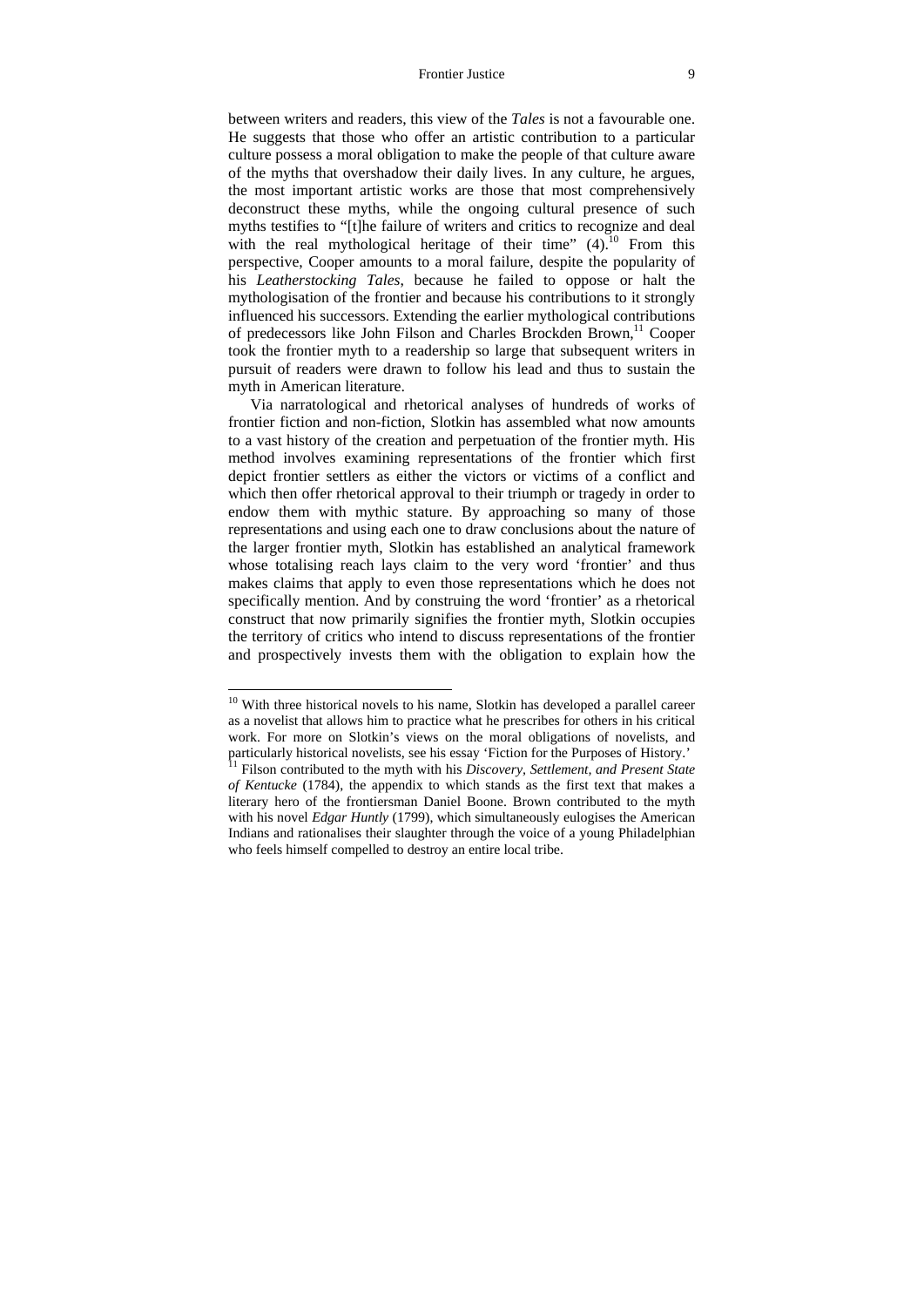representations they analyse either contribute to and reinforce the myth or challenge and subvert it.

As a result, since the mid-1970s, there has hardly been a critical analysis of frontier fiction that does not position its focal text in relation to both the myth and Slotkin's demythological project. Even with the concurrent ascent of feminist theory, postcolonial theory, and other essentially political writings which offer discursive centrality to those who speak from the margins of cultural discourse, critics who apply theoretical lenses to frontier fiction are inevitably caught up in Slotkin's net. Because the "strong, ambitious, self-reliant individual [who] thrust[s] his way to the top" (5) is explicitly male and implicitly white and dedicates himself to maintaining the marginalisation of others, he stands as a ready opponent of critics whose theoretical interests entail a politics of resistance to such marginalisation. By targeting that figure and his associated values and virtues, those critics play into Slotkin's demythological project even if their primary objective is not to demythologise the frontier.<sup>12</sup> In the decades since *Regeneration Through Violence*, what has emerged from the totality of analyses of representations of the frontier is a piecemeal expansion of Slotkin's history and delegitimisation of the frontier myth. In criticism of frontier fiction, then, there is an overwhelming gravitation towards what R.W.B. Lewis calls the "representative imagery and

<sup>12</sup> Two notable examples of the work of such critics are Louise Barnett's *The Ignoble Savage* (1975) and Jane Tompkins' *West of Everything* (1993). Neither Barnett nor Tompkins explicitly seek to contribute to Slotkin's project, and Barnett's *Ignoble Savage* appeared only two years after Slotkin's *Regeneration Through Violence*, but each of them works to remedy one of the scenarios through which the frontier myth developed. For Barnett, this scenario is the legitimisation of the conquest of Indians by superior Anglo-American settlers — a scenario she seeks to reverse by deconstructing both the representation of "the Indian as Other and as Inferior" (9) in the frontier literature of scores of non-Indian writers and the stereotype of the unremittingly aggressive Indian 'savage.' For Tompkins, this scenario is the glorification of strong frontiersmen and valiant gunslingers in frontier fiction and in the Western genre that descended from it — a glorification made possible only by the sidelining of women and girls or their representation as passive, timorous, and gracious dependents of the superior but selfless men who pacify the frontier for their benefit. It is worth noting, too, that Slotkin's own analysis of the frontier myth is guided in part by his own theoretical interests: Marxism is the cornerstone of his contention that a powerful American plutocracy perpetuates and invokes the frontier myth in order to exploit labour via the mirage of upward mobility, while psychoanalysis, with a particular emphasis on Jungian archetypes, strongly informs his account of the genesis of the frontier myth (see *Regeneration* 6-24).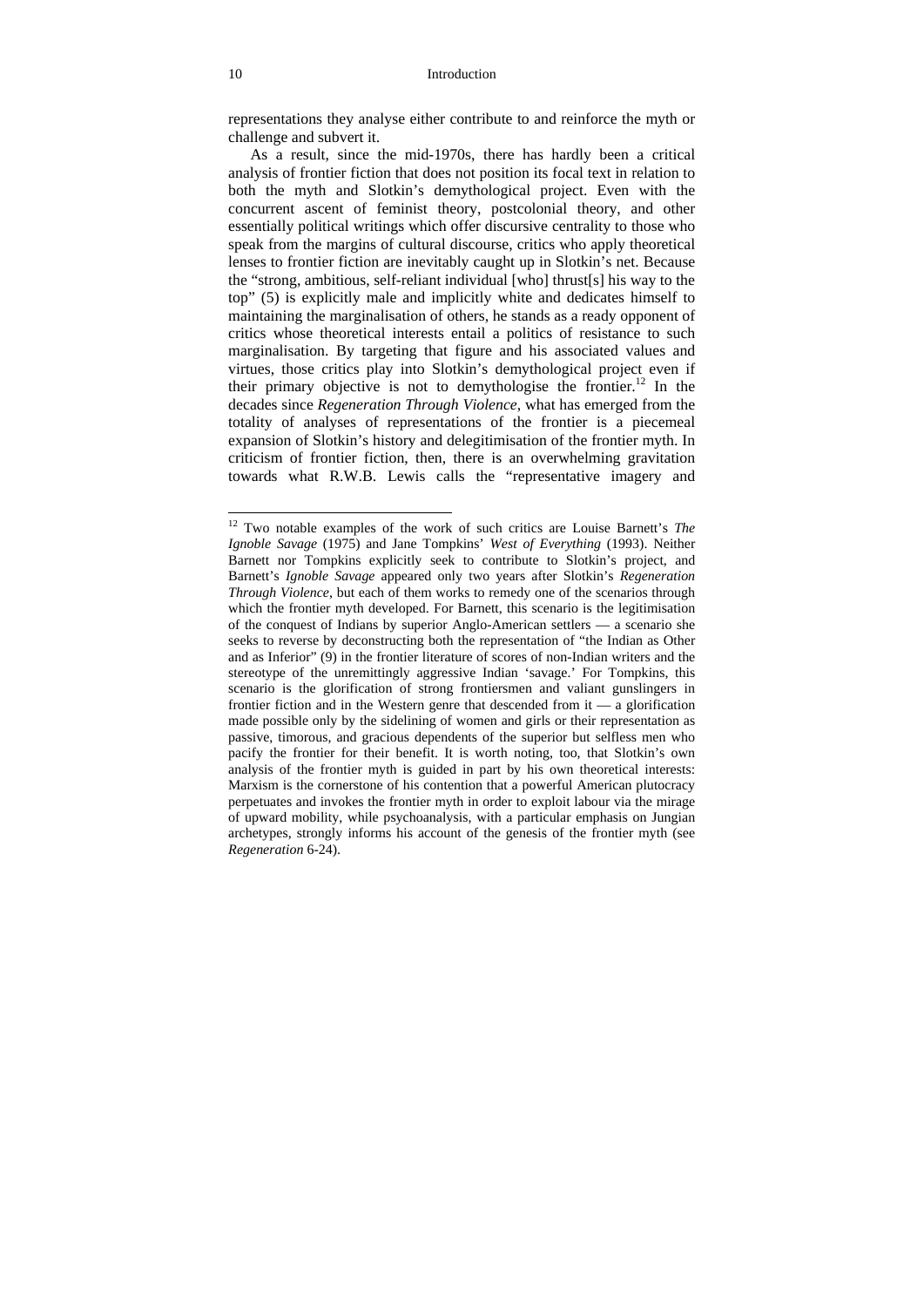anecdote" (1) of the frontier: images and anecdotes of frontier life which encapsulate the frontier myth and its values, emphasising the self-reliance, strength, bravery, quick-wittedness, material handiwork, humility, and radical individualism of frontier settlers.

Because Cooper's *Leatherstocking Tales* and McCarthy's Southwestern series are both replete with such imagery and anecdote, they invite a critical analysis conducted on the terms of the myth. So, for instance, while Smith and Slotkin argue that Cooper contributed to the frontier myth via the romanticisation of one particular frontiersman, Barcley Owens (21- 34) and Neil Campbell (219) contend that McCarthy answers Slotkin's call for a "productive revision of myth" (*Gunfighter* 654) both by deromanticising his frontiersmen as they indulge in mindless bloodshed and by romanticising them and pitting them against a harsh and unromantic world. But to approach these two series with an eye towards their use of frontier imagery and anecdote, and to categorise them on that basis as either advancing or revising the frontier myth, is to close off access to certain aspects of each one that feed into its affinity with the other. It is, firstly, to overlook the ways in which each series conceives of the more abstract aspects of frontier life that are not so easily encapsulated in imagery and anecdote. It is also to emphasise the plot elements of their narratives, the emergence of victors and victims and the promotion or criticism of their values and virtues, while glancing over the formal elements of each series, especially the narrative restructuring that occurs as one instalment follows another. Consequently, critics who sense an affinity between the *Tales* and the Southwestern series have yet to attend to its manifestation at a textual level beneath that of the narrative surface and through formal mechanics that do not directly engage with the frontier myth. In what ways does this affinity consist of more than just mutual association via responses to the myth?

While both Cooper's *Tales* and McCarthy's Southwestern series depict winners and losers amongst those who subscribe to frontier mythology, both also do much more than that. Both take seriously the concept of the frontier settlement as a space beyond the reach of the American justice system. Both use a representation of the behaviour of people beyond the system in order to construct a notion of frontier justice characterised by a more expedient, impulsive jurisprudence than that institutionalised in the formal justice system. Both explore the ways in which such frontier justice poses a serious challenge to the principles and structure of the justice system. Both refuse to confine their scope to localised problems of frontier justice, isolated clashes of politics and personalities, since both exploit the formal mechanics of their serial structures to consider the systemic repercussions of frontier justice over a long period of time and amongst a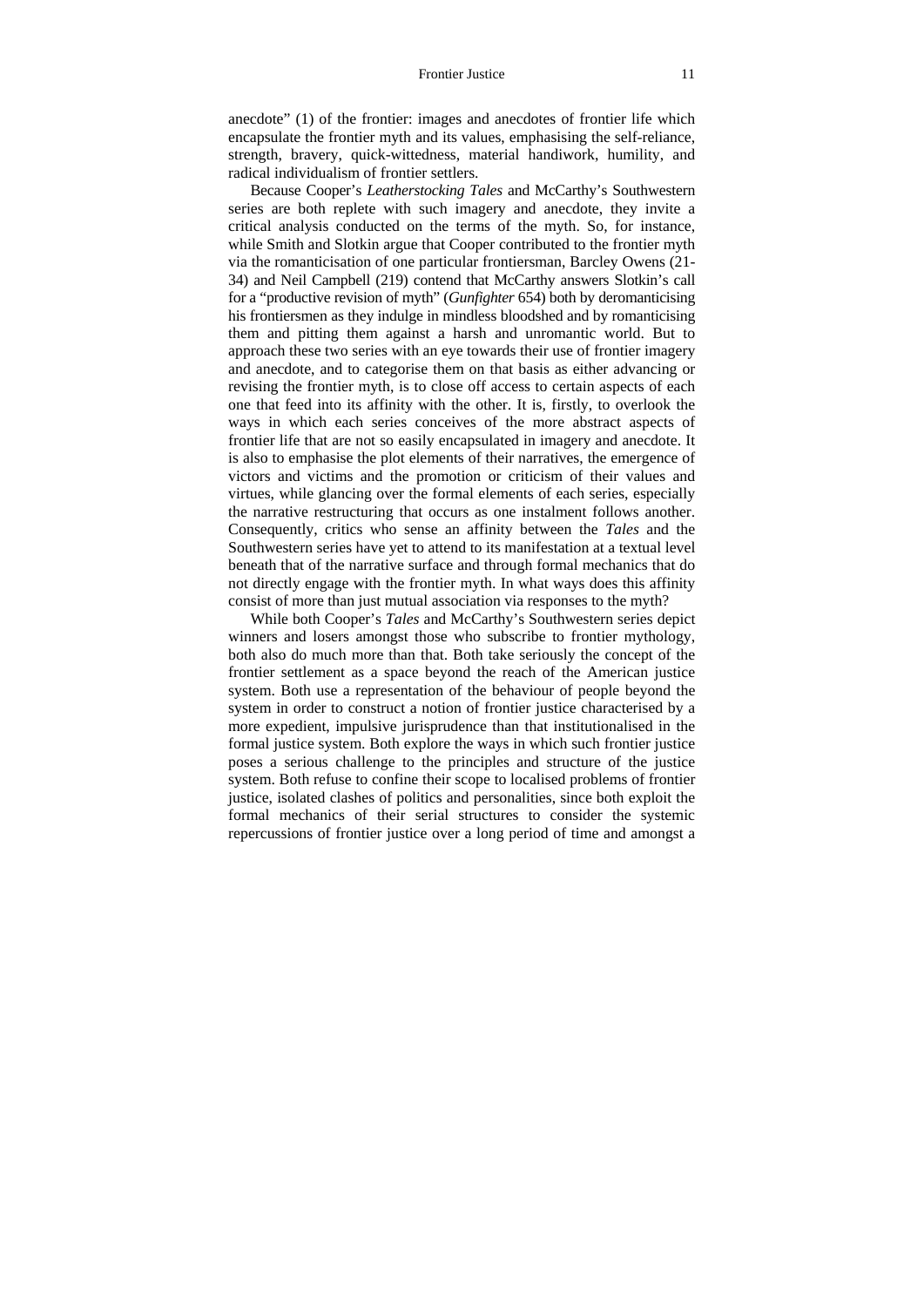#### 12 Introduction

number of participants in the justice system. Importantly, though, rather than offering parallel, comparable, or complementary views of frontier justice, the two series seem to work in symbiosis. Both depict frontier justice in a locale so remote and so thinly populated that broadly consultative, collaborative, and deliberative judgments cannot be formulated. Cooper assesses its implications by articulating the jurisprudential ethic that underpins it and by then evaluating that ethic against the jurisprudential principles of the Constitution and the justice system founded upon them. Alluding to Cooper's *Tales* and building on his position, McCarthy points towards the very same ethic and traces its survival in American cultural consciousness from the nineteenth century through to the twenty-first, and he then assesses the moral health of a culture that would allow the ethic to survive and to thereby contaminate a more principled justice system.

To begin fleshing out this symbiosis between Cooper's *Tales* and McCarthy's Southwestern novels, some clarification is needed for the terms I use to denote the alternative means of administering justice that appears in both series. By 'justice,' I do not mean any state of affairs that necessarily entails a measure of social, economic, or political equality among the people involved in it. By 'justice,' I mean strictly a state of affairs wherein the absence of immediate, palpable interpersonal conflict allows for the social manifestation of what the Constitution refers to as "domestic Tranquility" (Preamble). By 'the administration of justice,' then, I mean both the measures to be taken to establish such a state of affairs, or to restore it where an interpersonal conflict has destabilised it, and the strategies subsequently employed to deter the future outbreak of similar conflict. Ordaining its own authority as the "supreme law of the land" (Article VI), the Constitution names "domestic Tranquility" among its primary objectives and legislates a schema for its systematic realisation. It formalises the systematic administration of justice via the institutions of the Supreme Court, the Constitutional courts, and "such inferior Courts as the Congress may from time to time ordain and establish" (Article III, Section 1), and via the implementation of trial by jury (Article III, Section 2). In turn, this judicial system implicitly institutionalises a broader justice system comprised of subordinate authorities who serve as first responders to a destabilisation of justice — police officers, county sheriffs, federal marshals, and so on — since a defendant cannot enter the system unless such an authority first issues them with allegations of legislative transgression. By necessity, however, such a system can be established only in a settled society with a population density sufficient to provide it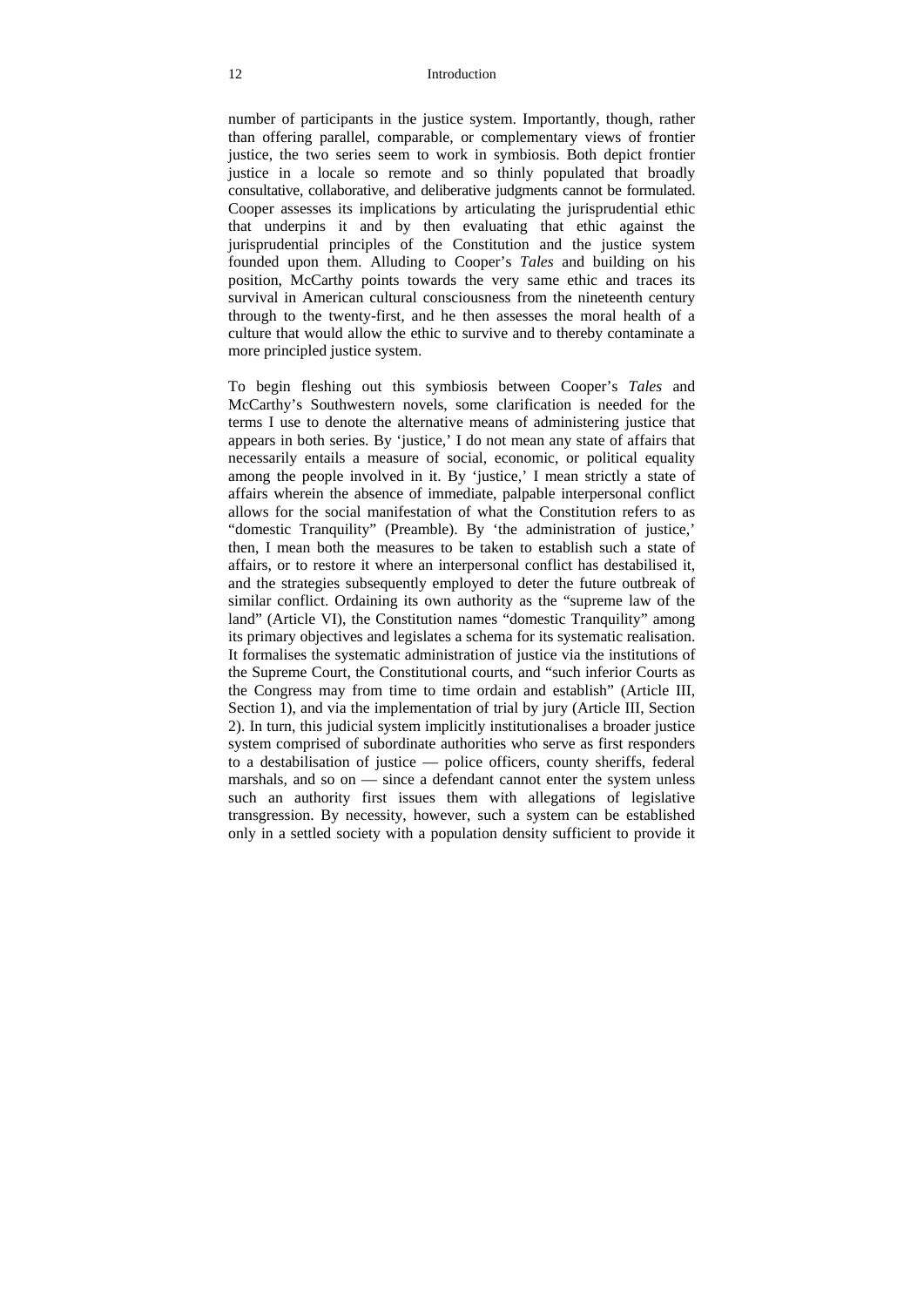with a base of both administrators and beneficiaries. On the frontier — as pointed out by the historians below and as represented by Cooper and McCarthy — a low population density and the settlers' distance from settled society jointly undercut the establishment and administration of systematic justice and allowed for the administration of frontier justice according to different norms and sensibilities.

In *Frontier Justice* (1949), Wayne Gard offers dozens of case studies of frontier justice in practice throughout the nineteenth century. It primarily involved scalping (3-21) and hanging (189-213), both of which entail highly visible demonstrations of the exertion of force. More recently, in *Popular Justice* (2011), Manfred Berg has added lynching to the mix (45-68), as has Ken Gonzales-Day (23-60). As the legal historian Bill Neal puts it, frontier justice is essentially the "self-help redressal of wrongs (usually called 'Winchester law')" (xvi) by which the evident force of the redressal creates a sort of spectacle that flagrantly displays the redressor's ability to administer justice alone. It is 'domestic Tranquility' achieved via a species of dramaturgical action (Goffman 30-35, 48, 75). It is violence, at once an accrual and an expenditure of symbolic capital, intended to facilitate some manifestation of public peace. Its defining characteristic is less its brutality than the visibility of its brutality. It is a purposefully punitive demonstration of the treatment that awaits those who destabilise a state of justice, and as such it involves an exertion of *deterrent* force intended ultimately to prevent a perceived pre-existing state of justice from being destabilised at all. However, the actual administration of frontier justice is of less importance here, because of less evident interest to Cooper and McCarthy, than the behaviour that precedes and rationalises its administration. The brutality that some people inflicted on others strikes me as less remarkable than how they first *judged* that others were deserving of it and how they determined that they themselves ought to inflict it. Frontier justice, according to Neal, began with the adoption of a jurisprudential ethic wholly unhindered by Blackstone's principle  $(7, 260)$  — "better that ten guilty persons escape, than that one innocent suffer" (Blackstone 289) — because it arose in a space too anarchic to admit jurisprudential ambivalence and too sparsely populated to apply collaborative scrutiny to circumstantial ambiguities. Questions of the guilt or innocence of a person accused of a destabilisation of justice were rarely tested because they were rarely in doubt. Guilt was almost invariably a foregone conclusion from the moment of accusation, and what seems to me to have caught the interest of both Cooper and McCarthy is the extent to which this situation resulted from the settlement of the frontier itself: that is, the cultural conceptualisation of the space of the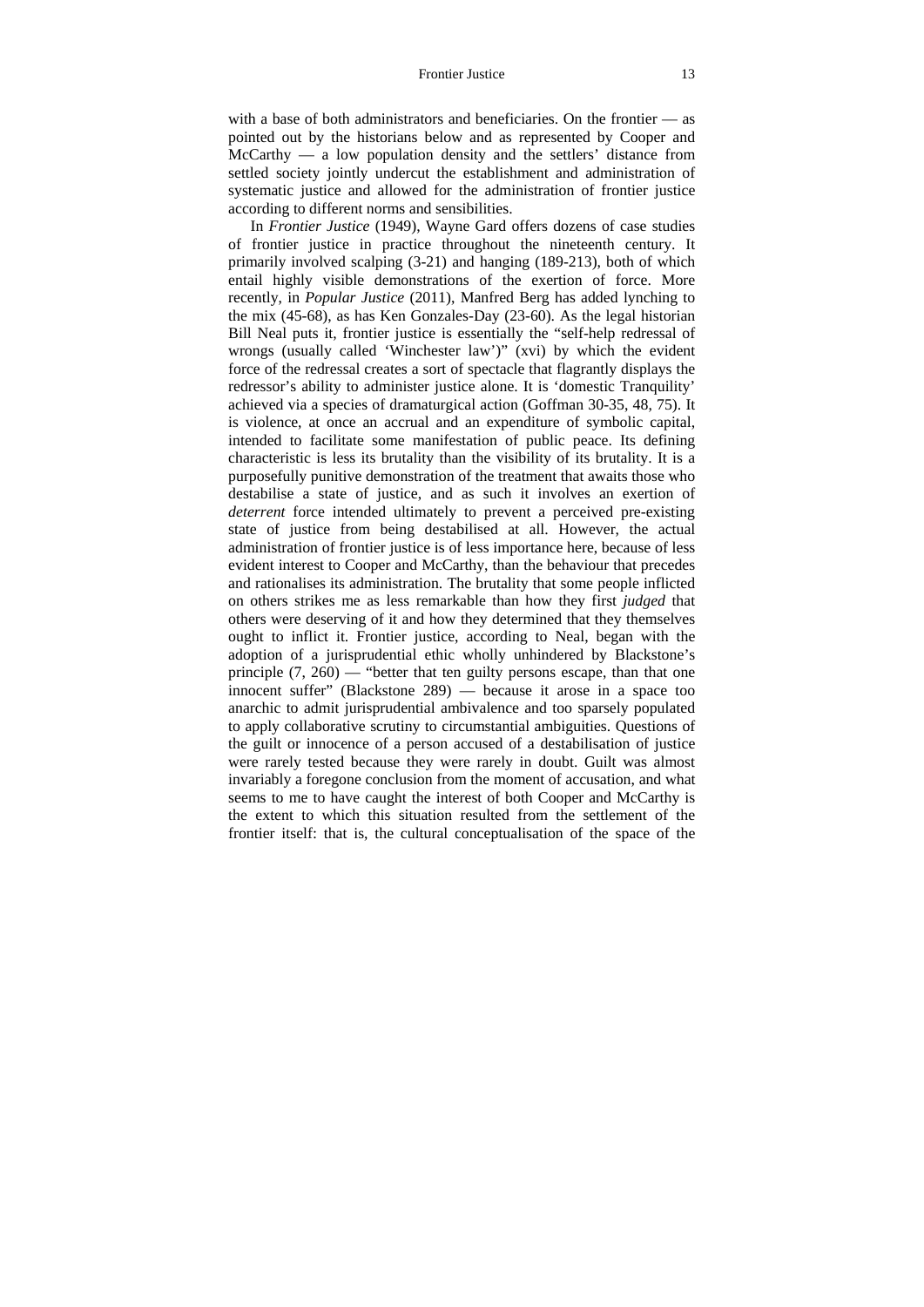individual settlement and the forces that motivated mass migration to a frontier comprised of contiguous settlements.

The differences between systematic justice and frontier justice come into distinction when the possibility of interpersonal conflict emerges and so foregrounds the means available for the administration of justice. Consider, for instance, an encounter between strangers who meet for the first time on common ground. At the moment of meeting, the space between them comes alive with all the customary terms of interpersonal interaction on which they will negotiate their encounter, the social facts that would coerce them into conformity with a pre-existing, external ideal of interpersonal interaction (Durkheim 2-3). Because those social facts equally coerce all members of a given social unit, each of these strangers would know that he or she is expected to conform to this ideal and would expect others to conform in turn. But because they remain strangers to one another, none can know for certain that another will act in accordance with expectations, and this uncertainty accentuates the possibility that one will simply dismiss the terms of interaction with violent or confrontational behaviour. Absent that scenario, as Agnes Heller writes, "expectation and action... are symmetrical [so that] I do in relation to you exactly what I expect you to do in relation to me" and what emerges is a state of justice in its simplest form (2). An asymmetry between expectation and action destabilises that state of justice, and that destabilisation raises the secondary expectation that an aggrieved party can either petition an external authority to regulate the emergent conflict or otherwise invoke and attempt to exercise regulatory authority of their own.

Such an invocation of authority raises questions about the regulation of interpersonal interaction. Who has the right to exert authority over whom in order to restore a state of justice after its destabilisation? On what grounds do they claim that right and to whom can they appeal for support in an attempt to exercise it? What consequences do their actions hold for others not yet involved in this scenario, and to what extent does the legitimacy of their claim to authority depend on the consent of those others? When a disregard for the customary terms of interpersonal interaction sparks a conflict, such questions abruptly supplant the social facts that usually inhabit the interpersonal space. When social facts are so cast aside in settled society, one can reasonably hope to call for help, or run towards it, or somehow attract the attention of others whose intervention might reinstate the social facts, and one can thereafter hope that the administration of systematic justice will redress the casting aside of social facts in a way that eventually strengthens them. On the frontier, far from settled society, such hopes could not be reasonably held. The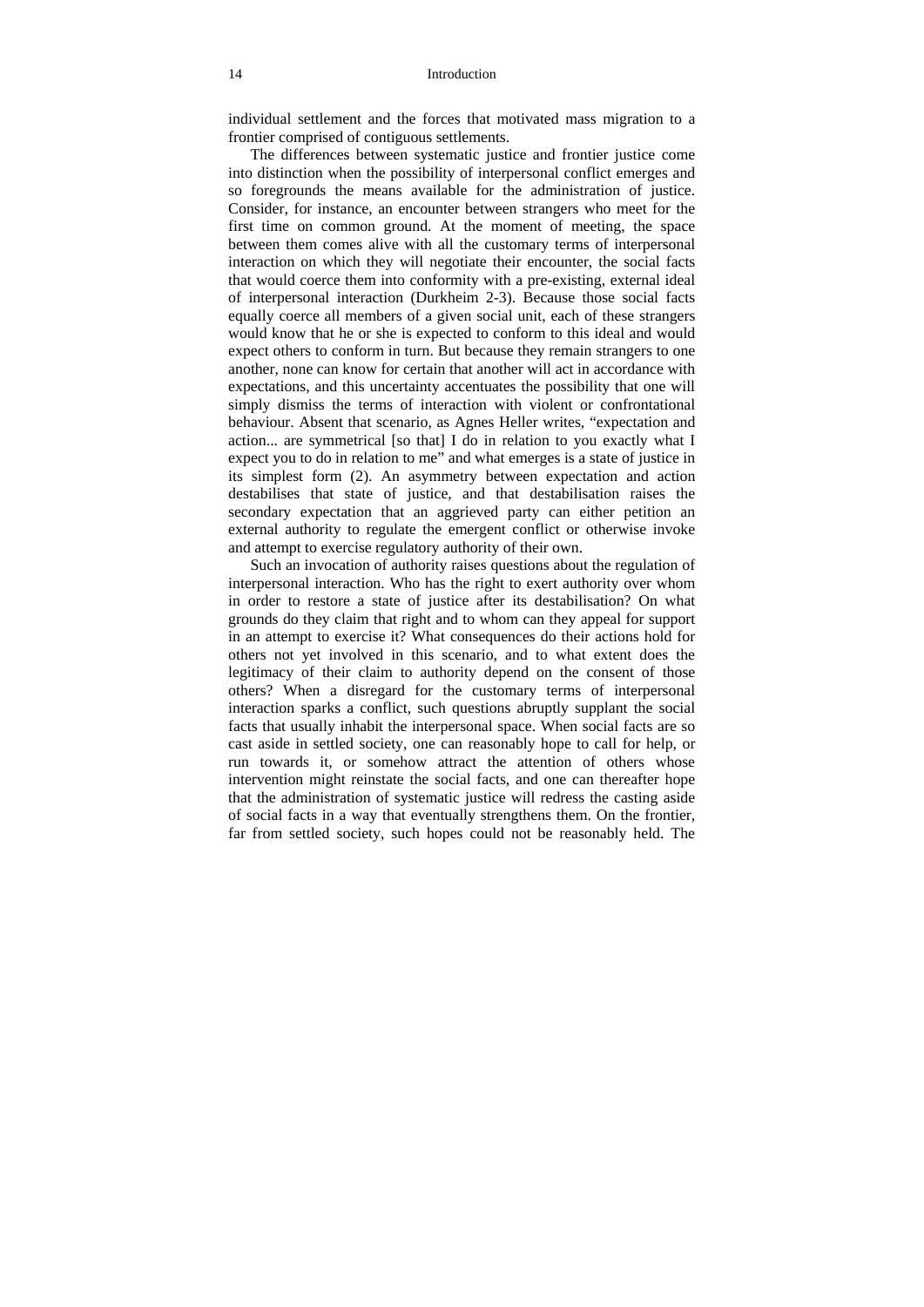#### Frontier Justice 15

casting aside of social facts, rather than offering an impetus for their reinstatement, offered an absence in which new terms of interpersonal interaction might be imposed. Far from being taken by surprise by an asymmetry between expectation and action, asymmetry was exactly what those on the frontier should have expected to find there.

Turning to Cooper's *Tales* and McCarthy's Southwestern series, beneath the imagery and anecdote through which they engage with the frontier myth, I look for each author's apparent views on the acceptability of interpersonal conflict resolution that deviates from the sort prescribed by law. Although I do examine their representations of those who pursue the values and virtues of the frontier myth, and of those who benefit and suffer from the pursuit, my focus is more on the ways in which each series has been structured so as to do precisely what frontier fiction typically does not. I examine how each series issues an initial verdict on the notion of frontier justice and then elaborates on it, qualifies it, and revises or reverses it in order to lay bare the complexities and contradictions that it conceals beneath a front of self-assurance and simplicity. I examine how both series attempt to register the scale of the justice system, thus framing the radical individualism of those who subscribe to the frontier myth as something that affects the broad community of all those caught within the system.<sup>13</sup>

<sup>&</sup>lt;sup>13</sup> Before attending to the jurisprudential politics of each series, however, my own investment in the topic should be made clear insofar as it informs the standard from which I examine the work of Cooper and McCarthy. As mentioned above, and as the next chapter will show, the justice system of the United States, established by the Constitution, is predicated on the understanding that the accuracy of interpersonal jurisprudence — the formulation of judgments intended to determine the guilt or innocence of a person accused of a legislative transgression — is in each case constrained by the human limitations of the judge. These limitations include personal loyalties, political biases, and, not least, the inevitable incompleteness and thus inadequacy of a judge's knowledge of the circumstantial particularities of the accused. The Constitutional understanding of interpersonal jurisprudence is one I share. As a result, I believe that any hope of approaching jurisprudential accuracy must acknowledge and operate within the above limitations and must work to ameliorate them, as far as possible, via a collaboration enabling many voices, including voices of disagreement and dissent, to facilitate the contention and substantiation of charges laid in the jurisprudential process. The systematisation of such collaboration is precisely the aim of the Constitution and its jurisprudential principles; but, because the establishment and administration of the system requires the participation of multiple people, multiple judges, that collaboration is also the aspect of jurisprudence most curtailed on the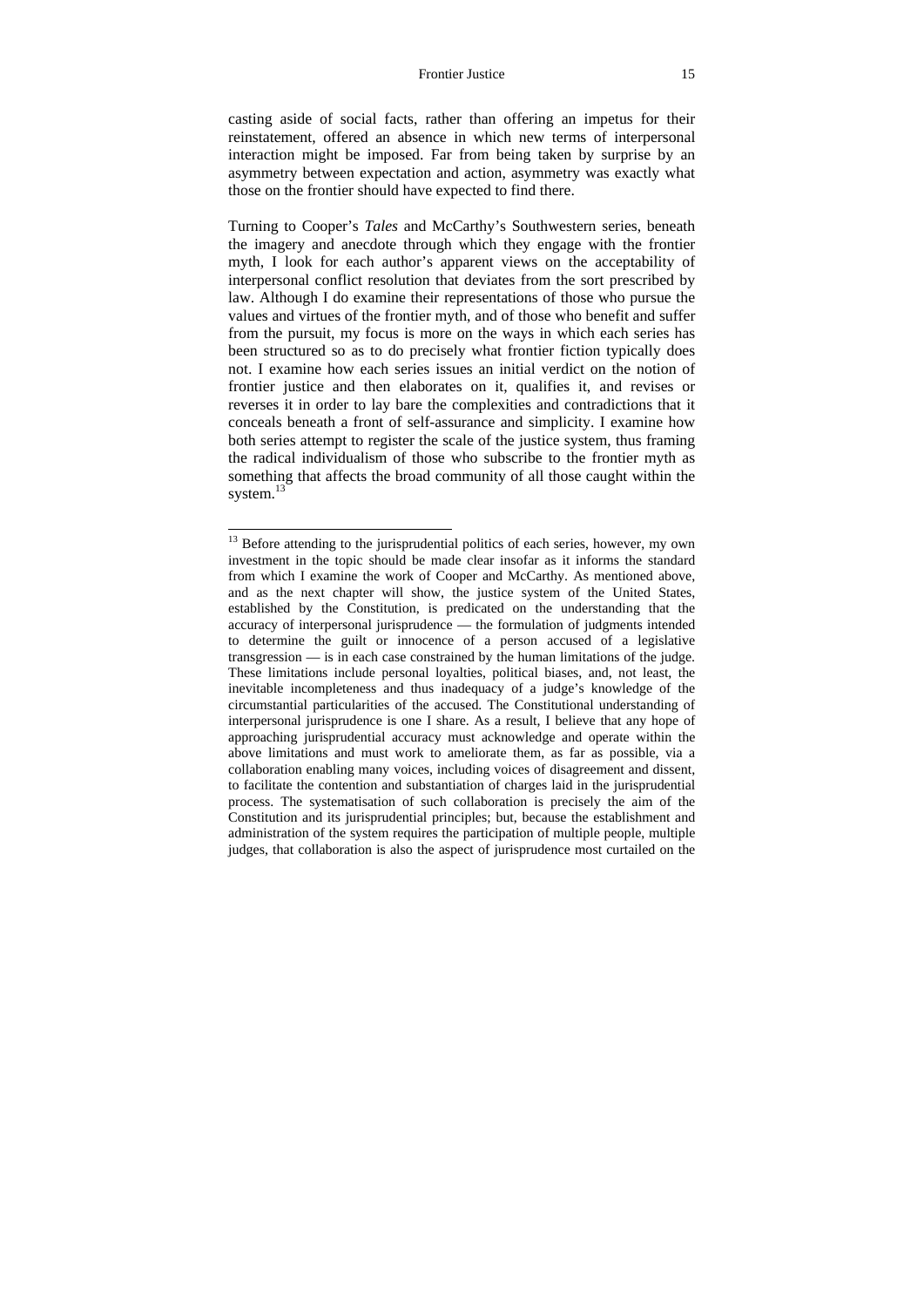#### 16 Introduction

As already mentioned, my intention is not to directly engage with the frontier myth as such, although, inevitably, any analysis of frontier fiction in some way speaks to the terms of that myth. My intention, rather, is to point to the continuities that exist between Cooper's *Tales* and McCarthy's Southwestern series and, as only an ancillary aim, to determine how the work of both novelists can be said to relate to Slotkin's project of demythologisation. In *Gunfighter Nation*, Slotkin suggests that the archetypal hero of the frontier myth, underpinning all the variations among particular heroes who tend in either direction towards the temperamental extremities of civility and brutality, is a figure he calls the "man who knows Indians" (16). The essence of this man is not that he actually *knows* anything about Indians but, on the contrary, that he determines that Indians are his opponents while declining to acquire further knowledge about them and indeed about anyone else he may perceive as an opponent. He acts against his opponents on the self-assured assumption that his own experiences already tell him everything he needs to know about the actions

remote and underpopulated frontier. In addition, then, I hold that wherever jurisprudential collaboration is complicated by environmental remoteness or underpopulation, the next best hope for approaching jurisprudential accuracy is for participants in the process to temper the formulation of their judgments with selfreflexivity and self-doubt — to proceed cautiously with an awareness of both the limitations of their jurisprudential capabilities and the consequent fallibility of whatever judgments they may deliver.

 Approaching frontier fiction with these views of jurisprudence, I take it as given that such fiction typically depicts white men engaged in violence against marginalised or minoritised individuals. While I do take issue with the politics of those depictions, I am not concerned in the first instance with what consequences this violence may hold for the identity politics of the individuals it embroils. My concern lies with the justice system that provides an advance means of resolving such violence, and with the consequences that the enactment and popular acceptability of such violence may hold for the jurisprudential principles of the Constitution on which the system is founded. The system specifies a nationwide mode of interpersonal interaction geared towards interpersonal conflict resolution. To administer justice outside the system, and particularly in contravention of its principles, is not only an attack on the individuals who incur the administration but is tantamount to an attack on the very mode of administration that the system represents. As such, any one instance of justice administered outside the system is by logical extension a strike against everyone within the jurisdiction of the system. The nationwide scale and import of that logical extension are what interest me the ways in which the ostensibly totalising reach of the system inflates localised instances of alternative justice into challenges to its founding principles because, as will become clear, they are what seem to have interested Cooper and McCarthy as well.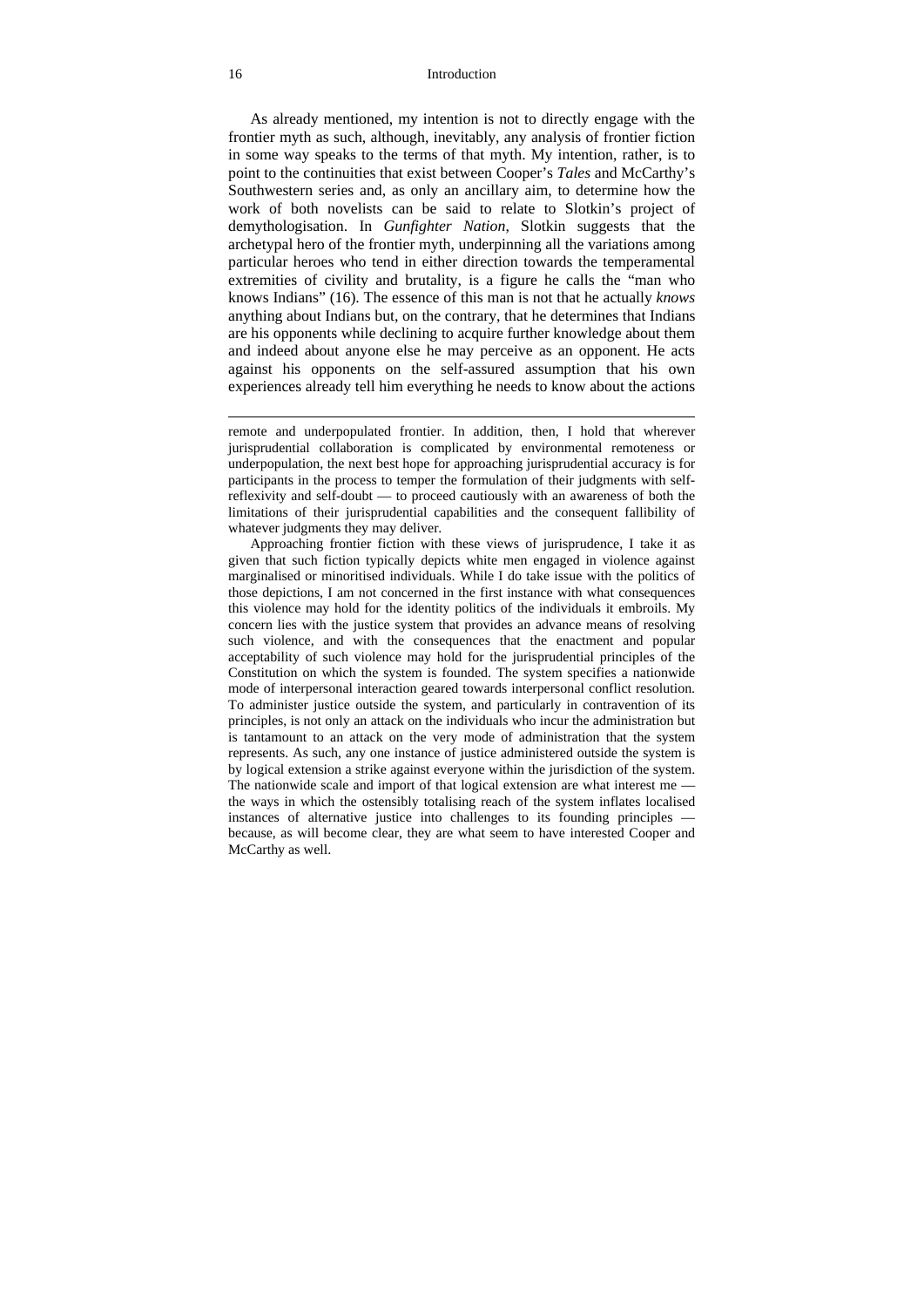#### Frontier Justice 17

and intentions of others and about his right to act against them. This man "knows Indians" in the same way that he knows anything: *he just knows*. This is to say that, lacking both self-reflexivity and an awareness of how his sense of justice has been shaped by his self-interest, he develops an inadequate understanding of Indians which he acts on as if it were a detailed knowledge of them. To the extent that my analysis of the jurisprudence of various frontiersmen focuses on their interpersonal knowledge acquisition and its limitations, this book finds itself caught in Slotkin's net by explicating the unspoken logic that determines the behaviour of the man who knows Indians and by reading the novelistic series of Cooper and McCarthy as responses to that logic. To that end, to explicate that logic and advance that reading, I have divided this study into two parts.

Part one, comprising four chapters, focuses on Cooper's response to the ethic of frontier justice and the cultural legacy of that response. Building on an anecdote in the *Leatherstocking Tales* which articulates the ethic of frontier justice, chapter one provides a more detailed conceptual definition of the ethic via a brief history of its development throughout the peak period of frontier settlement in the mid-nineteenth century. Turning to the dime-novels which were strongly influenced by Cooper's *Tales* and which enjoyed overwhelming popularity during the peak period of settlement, chapter two suggests that the figure of the dime-novel frontiersman adopted the ethic of frontier justice and that his popularity amongst readers points to the cultural popularisation of the ethic. Chapters three and four build on this definition and illustration of the ethic by returning to the *Leatherstocking Tales*, written during the initial expansions of settlement opportunities, in order to examine the series as a response to its early popularisation — a response far more complex, ambivalent, and provisional than that of the later dime-novels. Chapter three examines the response on display in the first three *Tales*, written between 1820 and 1826, while chapter four examines the ways in which Cooper's response was altered by the final two *Tales*, written between 1839 and 1841. Altogether, the first part of this book identifies the literary portrayal and the broader popular cultural presence of the ethic of frontier justice as they developed throughout the nineteenth century. When the expansion of settlement opportunities in the West presented itself as a solution to recurrent economic crises in the East, the cultural concept of the frontier settlement acquired a logic which effectively demanded of its occupants the development of the ethic. Cooper wrote his *Tales* when that conceptual logic emerged at the dawn of the settlement enterprise, but, as the logic became quotidian over the following decades, the ethic of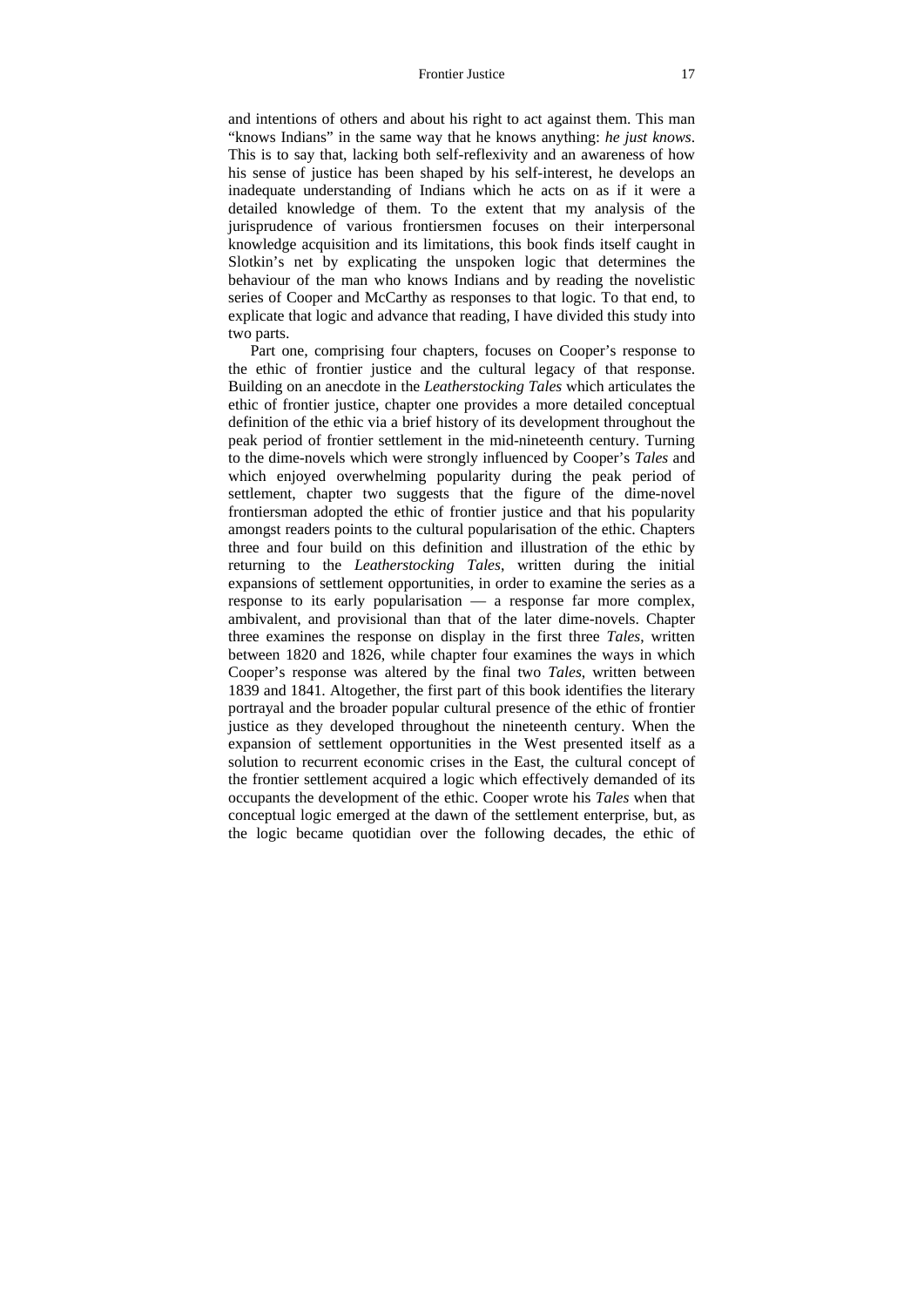#### 18 Introduction

frontier justice survived through the popular literature that adopted the narrative and characteristic conventions of the *Tales* while radically simplifying Cooper's vexed attitudes towards the ethic itself.

Part two, comprising three chapters, focuses on McCarthy's response not only to the ethic of frontier justice but also to its presence in Cooper's *Tales* and in the literature influenced by them. Following an overview of McCarthy's familiarity with popular literary developments in the late nineteenth and early twentieth centuries, chapter five shows how the popular genres that flourished at this time reconceptualised the frontier settlement in ways that allowed the ethic of frontier justice to survive in the absence of the frontier proper. Chapters six and seven jointly examine McCarthy's Southwestern series as a response to that survival. Noting that existing analyses of McCarthy's five novels do not usually read them as a cohesive series, chapter six demonstrates that the novels do in fact exhibit a serial structure and that, as a series, they parallel and allude to Cooper's *Tales*. Chapter seven suggests that McCarthy uses this serial structure to illustrate the survival of the ethic of frontier justice as outlined in chapter five, and to construe it as a force that compromises the jurisprudential integrity of both the administrators and the beneficiaries of the contemporary justice system.

As I see it here, then, the affinity between these two series consists in Cooper's *Tales* anticipating the very ethic that survives in McCarthy's Southwest. Writing his *Tales* amidst the actual political scenario of frontier settlement, Cooper contributed to the cultural emergence of the ethic in his own time. The ethic survived via the dime-novels that descended from the *Tales*, and then via the literary genres whose descent from the dime-novels has helped to shape contemporary popular culture. McCarthy, I argue, takes its contemporary cultural presence as his starting point and extrapolates from this to depict a justice system contaminated by this ethic, chronicling its cultural survival after the closure of the frontier and identifying its origins in the *Leatherstocking Tales*. As well as historicising the personal, political, and popular cultural contexts in which each novelist wrote his series, I undertake a largely formalist and structuralist analysis of each series to identify the aesthetic means by which their respective authors articulate a jurisprudential politics in response to the presence of the ethic in their own particular historical context. A brief comparative assessment of the two series concludes this book by considering which series best maintains its structure, its aesthetic cohesion, in order to advance a response to the ethic of frontier justice, and the extent to which the two responses correlate.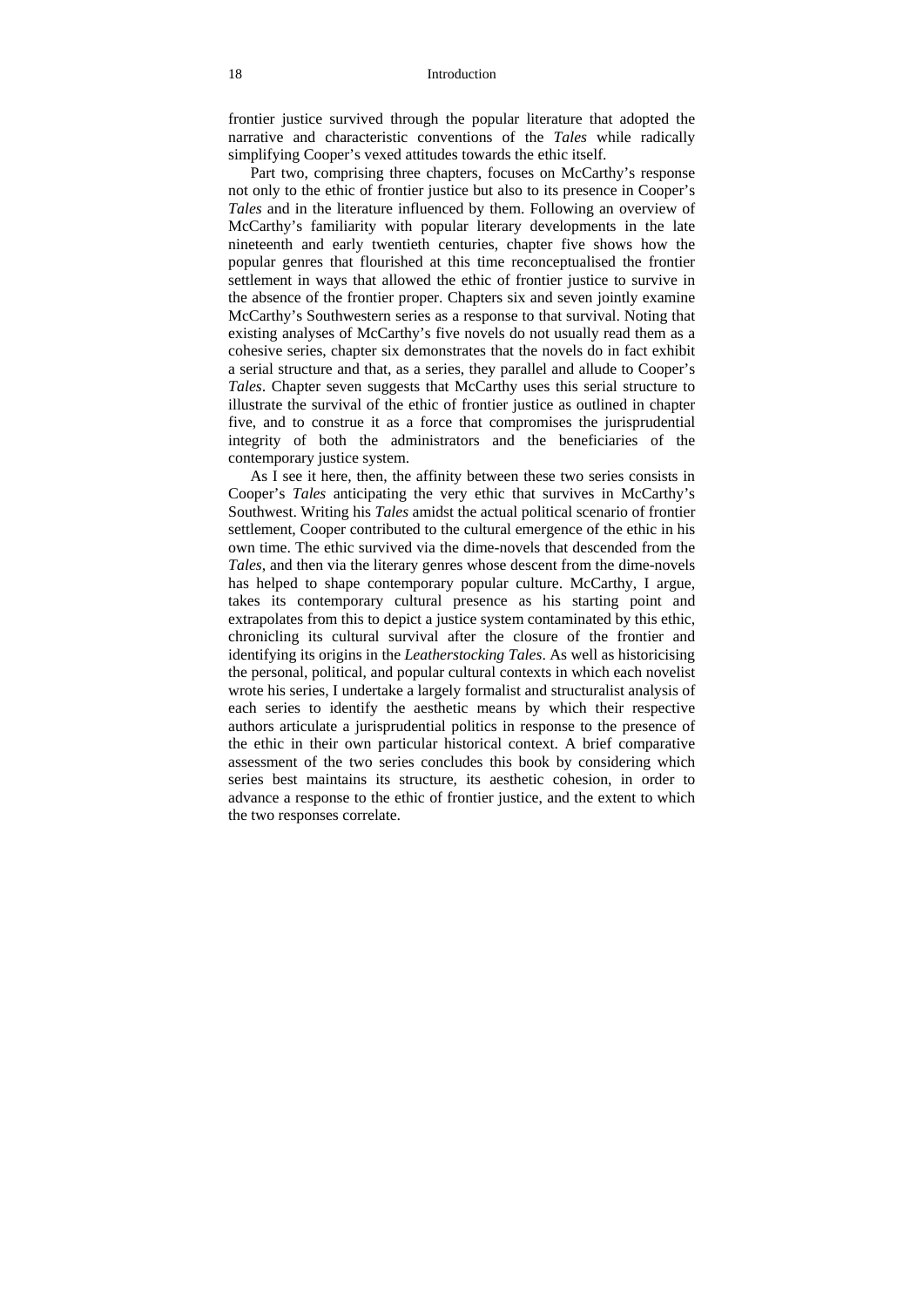## **PART I**

## **JAMES FENIMORE COOPER**

On September 14, 1851, one day shy of his sixty-second birthday, James Fenimore Cooper died after a struggle with oedema at his family home in upstate New York. Eleven days later, his friend and fellow author Washington Irving joined Secretary of State Daniel Webster to headline the first of three "Public Honours to Cooper's Memory" (G. Putnam 7). Some of the most prominent figures in American letters either attended the event or made sure they were represented. The poet William Cullen Bryant used the occasion to deliver his "Discourse on [Cooper's] Life, Character, and Genius" (38-75), and Ralph Waldo Emerson, Herman Melville, Nathaniel Hawthorne, and Henry Wadsworth Longfellow each contributed a written appreciation of Cooper's work to be read aloud to attendees (G. Putnam, 30-34). The historians Francis Parkman and William Gilmore Simms also expressed admiration for Cooper, as did various Congressmen who, together with Webster, placed an official stamp of approval on Cooper's extensive *oeuvre*. In a career spanning less than thirty years, Cooper published thirty-two novels, three short stories, a novella, a play, four political treatises, six travelogues, three historical inquiries, two biographies, and a memoir. He also wrote numerous letters to the periodicals of his time, along with new prefaces and introductions to the reissued editions of his early publications. Although he remains best known today for his novels, especially his adventure tales set either in the forests of the frontier or on the high seas at various moments between the colonial and early republican eras, the ailing Cooper expressed his belief that a long posterity did not await much of his work. He made only one concession. "If anything from the pen of [this] writer... is at all to outlive himself," he wrote, "it is, unquestionably, the series of 'The Leather-Stocking Tales'" ('Preface' 490).

The five novels that comprise the *Leatherstocking Tales* were written in two distinct creative periods separated by more than a decade. With *The Pioneers* (1823), *The Last of the Mohicans* (1825), and *The Prairie* (1826), Cooper completed an initial trilogy of *Tales* which he later expanded into a quintet with *The Pathfinder* (1840) and *The Deerslayer* (1841). The series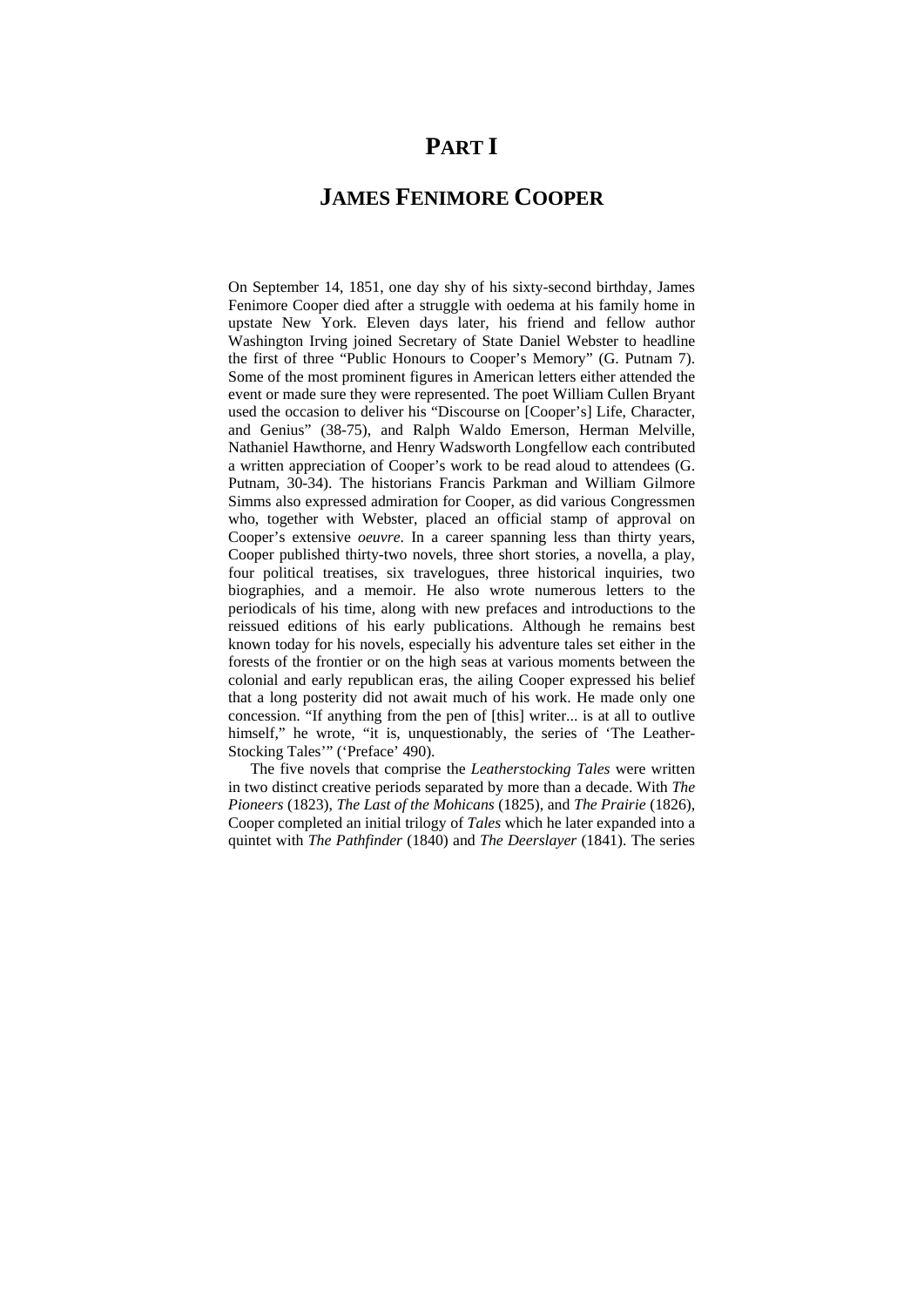chronicles the exploits of the frontiersman Nathaniel 'Natty' Bumppo along the frontier of the eighteenth and early nineteenth centuries. Cooper's frontiersman met with success from the first, as the newspaper publication of excerpts from *The Pioneers* led its initial print run to sell out on the morning of first release (Schachterle, 'Textual Editing'). Since then, the frontiersman's various adventures have become fixtures of the American cultural landscape, repeatedly adapted for television and film, and abridged for young readers and rewritten as comic-books.<sup>1</sup> But the ongoing cultural prominence of the series does not stem entirely from its constitutive novels and their adaptations. It stems, too, from the myriad texts that have descended from the series by co-opting or evoking the frontiersman at its heart.

Granted the alias 'Leatherstocking' in view of his buckskin outfit, the frontiersman is, as Richard Slotkin writes, "a man frozen in stasis between the opposed worlds of savagery and civilization" (*Fatal* 105). While he prefers to lead an almost solitary hunter-gatherer lifestyle, he faces demands of social conformity as his solitude is eroded by the expansion of settlements along the frontier. With each of the five novels concentrating on a different stage in his long life, the series observes the ways in which he changes over time as he negotiates changes in the world around him. He comes of age as a frontier scout for the British Army during the French and Indian War of the mid-eighteenth century. He dies as an octogenarian on the Midwestern prairies at the dawn of federally-directed Westward expansion. As he experiences the transformation of the frontier from a zone of international warfare into a site of settlement and socio-political development, he watches the emergence of the American justice system eclipse the frontier justice to which he is accustomed. Because he struggles to reconcile his avowed independence with the norms and expectations of the communities that impose upon him, shades of Leatherstocking have been noted in subsequent literary figures as varied as "Ahab and the Virginian" (Slotkin, *Fatal* 82), "the Thoreau of Henry David Thoreau's *Walden*, the Walt of Walt Whitman's *Song of Myself*, and Huckleberry Finn" (Cawelti 153), and even "[Ernest Hemingway's] Robert Jordan and [William Faulkner's] Ike McCaslin" (Slotkin, *Fatal* 82), "Saul Bellow's Henderson and Augie March, and Thomas Pynchon's Tyrone Slothrop"

<sup>1</sup> For examples of television and film adaptaions, see various texts listed under *The Deerslayer, Hawkeye*, *The Iroquois Trail*, *The Last of the Mohicans*, *The Leatherstocking Tales*, *The Pathfinder*, *The Pioneers*, and *The Prairie* in this book's bibliography. For abridgements, see Cooper, *The Leatherstocking Saga*. For comic-book adaptations, see William Jones, Jr., 'James Fenimore Cooper in *Classics Illustrated*, Part 1.'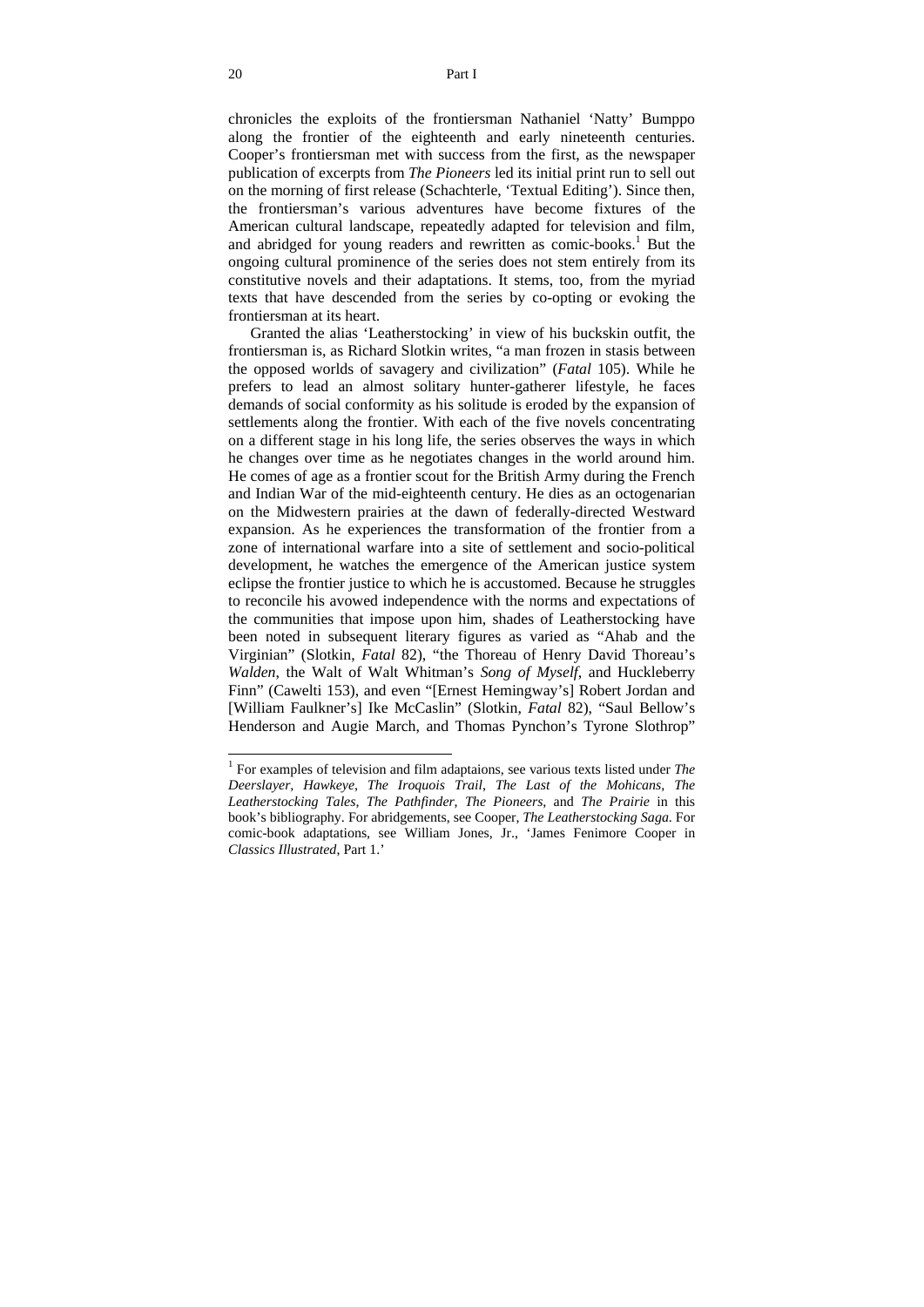(Cawelti 159). Just as importantly, Cooper's frontiersman was appropriated by the dime-novelists whose similar adventure tales sold millions upon millions of copies in the second half of the nineteenth century. At Beadle & Adams, one of the most successful dime-novel publishing houses, commissioning editor Orville J. Victor revealed that the dime-novels he valued most highly were those that most shamelessly pillaged the *Tales* (Pearson 99; Dinan 10). Simplifying the socio-political complexities of the *Tales* while amplifying the sheer sensationalism of their frontier violence, the dime-novels routinely presented caricatured derivatives of Cooper's frontiersman to a readership far larger than any that Cooper himself ever reached.

Here, in the first part of this book, I argue that Leatherstocking's evolution into the dime-novel frontiersman parallels the increasing cultural presence of what I call the ethic of frontier justice. Frontier justice, which I define more thoroughly in the following chapter, is a mode of interpersonal conflict resolution not bound to observe the circumspective and deliberative principles of the justice system that governs settled society. The ethic of frontier justice is the willingness, but not necessarily the eagerness, to administer it. The space of the frontier settlement, as a cultural concept that emerged from a confluence of nineteenth century legislation and public discourse, possessed particular characteristics that entailed removing its occupants from settled society, recusing them from the justice system, and issuing them with a logical demand to develop the ethic of frontier justice. Since that demand was a constitutive feature of the cultural concept of the frontier settlement, the cultural presence of the ethic increased in parallel to the expansion of opportunities to participate in the settlement enterprise. As more people were able to actually occupy frontier settlements, more were drawn to consider the cultural concept of the frontier settlement. The more they were drawn to consider that concept, the more they confronted the conceptual logic which issued the demand to develop the ethic of frontier justice and the more the ethic increased its cultural presence.

Cooper wrote the *Leatherstocking Tales* concurrent with the first two large-scale expansions of Western settlement opportunities. As a political conservative with great esteem for the jurisprudential principles of the United States Constitution, he inscribed his series with an ambivalence towards the increasing cultural presence of the ethic of frontier justice. The dime-novels descended from the *Tales* concurrent with the third and largest expansion of Western settlement opportunities. As texts commissioned by corporations that sought market share by appealing to populist rather than conservative sentiments, they adopted the ethic of